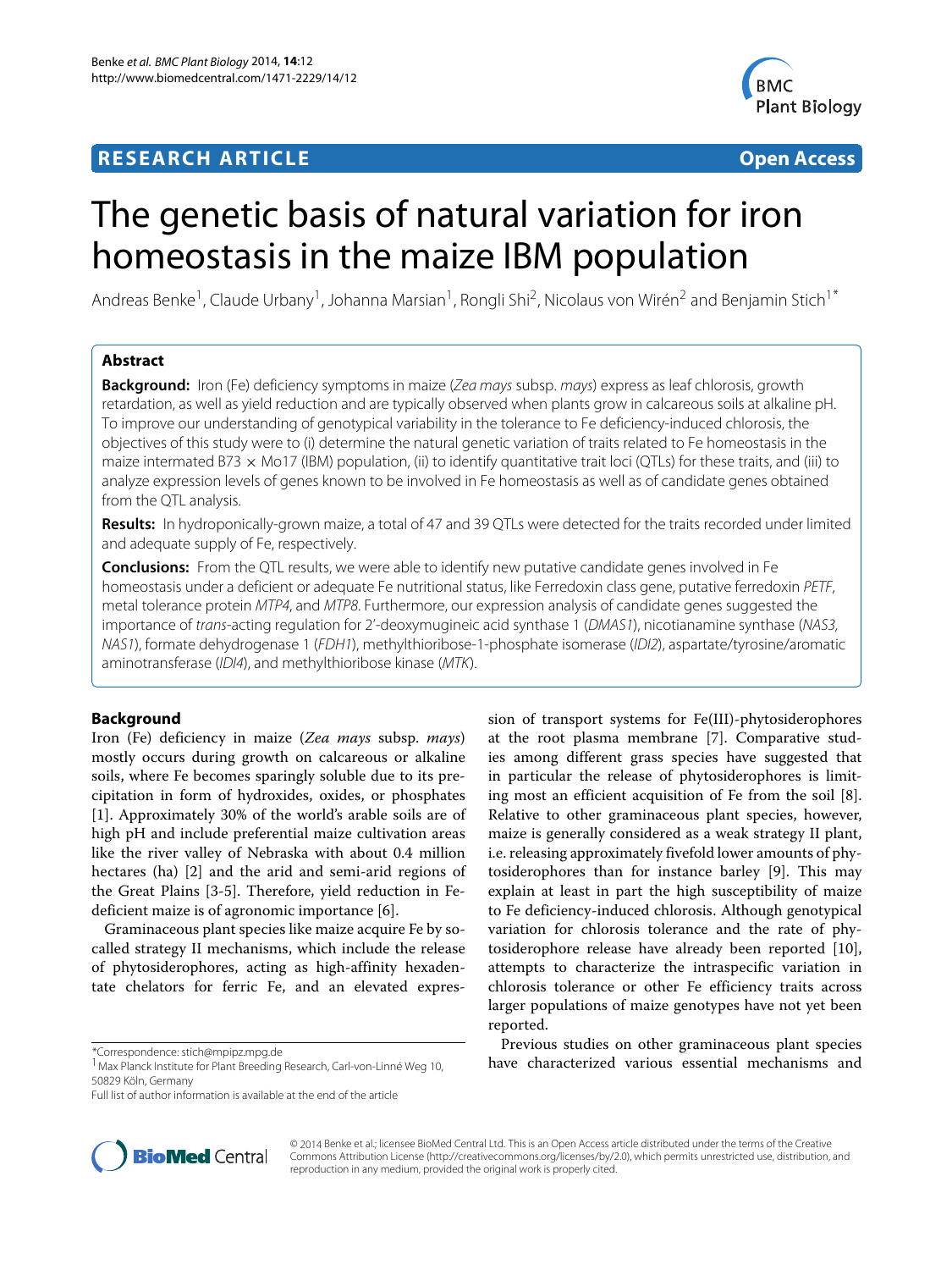genes involved in Fe efficiency, i.e. the ability of plants to produce less chlorotic leaves, higher biomass, or grain yield under Fe-deficient growth conditions. In graminaceous species Fe deficiency upregulates the transcription factors IDEF1 and IRO2, which leads to an increase of phytosiderophore biosynthesis [\[11\]](#page-14-6). The first step in phytosiderohore biosynthesis is the conjugation of three *S*-adenosyl-methionine (SAM) residues by the enzyme nicotianamine synthase (NAS) to nicotianamine (NA) [\[12\]](#page-14-7). The linked methionine salvage pathway restores methionine levels and includes the genes methylthioadenosine/S-adenosyl homocysteine nucleosidase (*MTN*), methylthioribose kinase (*MTK*), methylthioribose-1-phosphate isomerase (*IDI2*), dehydratase-enolase-phosphatase (*DEP*), aspartate/tyrosine/aromatic aminotransferase (*IDI4*), and Formate dehydrogenase 1 *FDH* restores the Methionine for SAM synthesis [\[13\]](#page-14-8). NA is then subject to subsequent amino transfer by nicotianamine aminotransferase (NAAT) [\[14\]](#page-14-9) and a reduction step by deoxymugineic acid synthase (DMAS) to yield deoxy-mugineic acid (DMA), which is the only phytosiderophore species being released by maize plants [\[15\]](#page-14-10). Subsequently, DMA is released by the transporter of mugineic acid 1 (TOM1) which is localized at the root plasma membrane [\[16\]](#page-14-11). Most of these genes being involved in phytosiderophore biosynthesis and release are subject to upregulation when the Fe nutritional status of the shoot is low [\[17\]](#page-14-12). Following metal chelation in the rhizosphere, the uptake of Fe(III)-phytosiderophores into root cells is mediated by membrane proteins of the yellow stripe 1/yellow stripe like (YS1/YSL) family that possess a particularly high affinity for phytosiderophore-chelated ferric Fe [\[18,](#page-14-13)[19\]](#page-14-14). The fairly robust upregulation of *YS1* gene expression under Fe-deficiency goes along with an upregulation of ST-type sulfate transporters, most likely due to an enhanced sulphur demand for synthesis of the nicotianamine precursor SAM [\[20\]](#page-14-15). Inside root cells, ferric Fe may be reduced and exchange chelated to NA [\[21\]](#page-14-16) and further transported radially for xylem loading and translocated to the shoot, where the majority of Fe is stored in ferritin (FER). In seeds and young seedlings vacuolar loading and unloading are critical for Fe efficiency too, since Fe loading of the vacuole by the vacuolar iron transporter VIT1 [\[22\]](#page-14-17) and remobilization therefrom by natural resistance associated macrophage proteins (NRAMP3 and 4) are at least in Arabidopsis essential processes for early seedling development under Fe-limiting growth conditions [\[23\]](#page-14-18). While in Arabidopsis and other plants VIT1 is poorly responsive to the Fe nutritional status of the plant, NRAMP3 and NRAMP4 are upregulated under Fe deficiency [\[22](#page-14-17)[,23\]](#page-14-18).

Despite this comprehensive knowledge on the functional aspects of Fe acquisition and homeostasis, studies examining the natural variation of Fe efficiency traits in maize and the role of natural allelic variation in determining bottle-necks of Fe efficiency in maize have remained poor. However, such information will be instrumental for the selection and development of chlorosistolerant maize cultivars by classical plant breeding methods. Furthermore, when such analyses are linked to molecular marker information, they have the potential to identify new genes mechanistically involved in the trait of interest, that have not been identified using classical functional genetics. This is due to the fact that in contrast to mutant screens, which consider one gene in one genetic background [\[24\]](#page-14-19), analyses on the natural variation of traits allow discovering multiple gene actions in complex genetic backgrounds [\[25\]](#page-14-20).

One first step to reach this goal is quantitative trait loci (QTL) mapping, which provides information on the chromosomal locations contributing to the quantitative variation of complex traits [\[26,](#page-14-21)[27\]](#page-14-22). Besides high resolution mapping of such QTLs, their combination with expression studies of positional candidate genes have the potential to improve our understanding of the QTL of interest.

The objectives of this study were to (i) determine the natural genetic variation of traits related to Fe homeostasis in the maize intermated B73  $\times$  Mo17 (IBM) population when these plants were grown under adequate or limiting Fe supply, (ii) identify QTLs for these traits, (iii) analyze Fe-dependent expression levels of genes known to be involved in Fe homeostasis as well as positional candidate genes from QTL analysis.

## **Results**

## **Heritability**

The heritability represents the genotypic contribution to the phenotypic variation. The variance analysis of the phenotypic data evaluated for each of the 13 traits using 85 intermated recombinant inbred lines (IRILs) provided the genetic and error variance values for the heritability calculation. The broad sense heritabilities for the traits evaluated under Fe deficiency ranged from 0.35 (shoot length (SL)) to 0.80 (SPAD value at leaf 3 (SP3)) (Table [1\)](#page-2-0). A similar trend was observed for the broad sense heritabilities for the Fe-sufficient growth regime, which was lowest for SL (0.28) and highest for SP5 (0.80).

#### **Trait variation in the IBM population**

The adjusted entry means (AEM) for the traits SP3 to SP6, root length (RL), root weight (RW), SL, shoot dry weight (SDW), SDW/SL, and lateral root formation (LAT) was on average across all IRILs lower under Fe deficiency than under Fe sufficiency (Figure [1\)](#page-3-0). The trait water  $(H<sub>2</sub>O)$  showed higher AEM values for the IRILs under Fe deficiency, whereas leaf necrosis (NEC) showed on average across all IRILs no difference between both Fe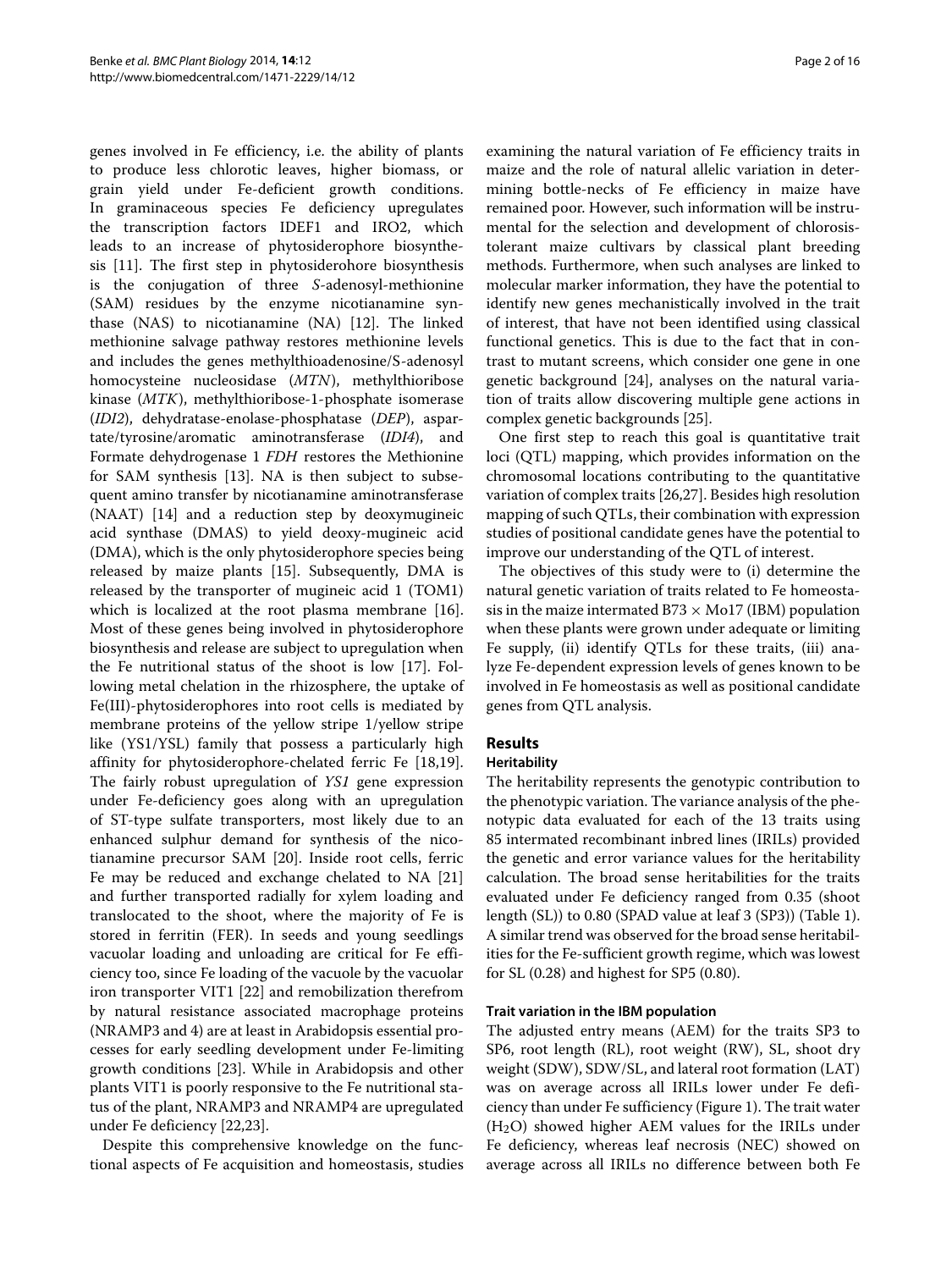<span id="page-2-0"></span>**Table 1 Traits recorded in the current study for two Fe conditions (Fe-deficient and Fe-sufficient), where** *H2* **is the broad sense heritability on an entry means basis**

|                                                       |                          |              |      | $H^2$                      |
|-------------------------------------------------------|--------------------------|--------------|------|----------------------------|
| <b>Trait</b>                                          | <b>Abbreviation Unit</b> |              |      | Fe-deficient Fe-sufficient |
| SPAD value at<br>leaf 3                               | SP <sub>3</sub>          |              | 0.80 | 0.67                       |
| SPAD value at<br>leaf 4                               | SP <sub>4</sub>          |              | 0.77 | 0.70                       |
| SPAD value at<br>leaf 5                               | SP <sub>5</sub>          |              | 0.80 | 0.80                       |
| SPAD value at<br>leaf 6                               | SP <sub>6</sub>          |              | 0.75 | 0.64                       |
| Root length                                           | RL                       | cm           | 0.51 | 0.42                       |
| Root weight                                           | <b>RW</b>                | g            | 0.66 | 0.50                       |
| Shoot length                                          | <b>SL</b>                | cm           | 0.35 | 0.28                       |
| Shoot dry weight                                      | <b>SDW</b>               | g            | 0.58 | 0.38                       |
| Shoot water<br>content                                | $H_2O$                   | %            | 0.65 | 0.65                       |
| Ratio between<br>shoot dry weight<br>and shoot length | SDW/SL                   | g cm $^{-1}$ | 0.53 | 0.41                       |
| Branching at<br>the terminal<br>5 cm of root          | <b>BTR</b>               |              | 0.64 | 1                          |
| Lateral root<br>formation                             | I AT                     |              | 0.55 | 0.58                       |
| Leaf necrosis                                         | <b>NEC</b>               |              | 0.44 | 0.59                       |

For details, see materials and methods.

<sup>1</sup> No variation observed

regimes. The parental inbred Mo17 showed for all traits in both Fe regimes a lower AEM compared to the second parental inbred B73. The progenies showed transgressive segregation for all traits.

The network analysis based on the partial correlation coefficients between all pairs of traits that focus on the correlation between the residuals revealed eight groups of traits (Figure [2\)](#page-4-0). The highest positive and negative correlation was observed between SDW and SDW/SL (between 1.00 and 0.83) and between SDW/SL and SL (between -1.00 and -0.83), respectively, for both Fe regimes. Furthermore, the Pearson pairwise correlation coefficients between the SPAD value and the shoot Fe concentration increased from SP3 (0.41), SP4 (0.51), SP5 (0.61) to SP6 (0.62) under Fe deficiency. In contrast, the opposite trend was observed under Fe sufficiency where the correlation coefficients ranged from 0.08 (SP3), 0.01 (SP4), -0.28 (SP5) to -0.41 (SP6).

#### **QTL analysis**

The QTL analyses for the traits recorded under Fe deficiency regime using the 85 IRILs and their corresponding AEMs for each trait revealed a total of 47 QTLs (Table [2\)](#page-5-0). The highest number of QTLs was detected for SP3 (8) and the lowest for RL, SL, SDW/SL, and LAT (1). The proportion of phenotypic variance explained by the QTL was highest for SP5 QTL2 (34.0%). The maximum of the proportion of phenotypic variance explained in a simultaneous fit by all QTLs for one trait was 59.4% (SP3), where the minimum was 9.6% (SL). The additive effect of the QTLs revealed that at 15 QTLs the allele increasing the trait value was contributed by Mo17.

Under Fe sufficiency, 39 QTLs were detected (Table [3\)](#page-7-0). In dependence of the individual trait, the number of QTLs ranged from 10 (SP5) to 1 (SP4 and SL). The proportion of phenotypic variance explained by the QTL showed for QTL2 of SDW the highest (21.8%) value. The proportion of phenotypic variance explained in a simultaneous fit by all QTLs was maximal for SP5 (65.5%) and minimal for SL (9.8%). The additive effect of the QTLs indicated for 12 QTLs that the trait increasing allele was contributed by Mo17.

The largest QTL confidence interval was detected for QTL5 of RW (16.5 cM) and the lowest for QTL3 of SP4 and  $H<sub>2</sub>O$  (0.3 cM) under Fe deficiency. For Fe sufficiency, the size of the confidence intervals ranged from 22.3 cM for QTL5 of SP6 to 0.1 cM for QTL3 of  $H<sub>2</sub>O$ . The number of genes detected under Fe deficiency and Fe sufficiency within these confidence intervals using the physical map information ranged from 367 (SP4 QTL4 and RW QTL7) to  $0$  (H<sub>2</sub>O QTL5 and QTL6) and between 273 (QTL2 of H2O) and 0 (QTL3 of SP3), respectively.

#### **QTL confidence interval projection**

The presentation of the QTL confidence intervals on the genetic map revealed for regions on chromosome 1, 4, 7, and 8 a clustering of QTLs for multiple traits (Figure [3\)](#page-9-0). We observed that the genes involved in Fe homeostasis *NAS3*, *MTN*, Aconitase 1 *ACO1*, *DEP*, *IDI4*, *FDH1*, and *VIT1* mapped to QTL confidence intervals.

#### **Expression analysis**

The expression levels of genes relative to *ACTIN1* ranged between 0.19 (Mo17 *ST1*) and 16.20 (Mo17 *IDI2*) under Fe deficiency and between 0.45 (B73 *ST1*) and 20.30 (Mo17 *NAS1*) under Fe sufficiency (Figure [4\)](#page-10-0). No significant differences ( $\alpha$  = 0.05) between both Fe regimes were observed for *IDEF1, IRO2, mitochondrial iron transporter 1 MIT1* and *NRAMP3*, whereas expression of the remaining genes was significantly different ( $\alpha$  = 0.05). The strongest expression differences between B73 and Mo17 under Fe deficiency were detected for *DMAS1, IDI2, IDI4* and *MTK*. Furthermore, under Fe sufficiency striking differences were observed for *FDH1, FER1, IDI2, IDI4, MTK, NAS1*, and *NAS3*.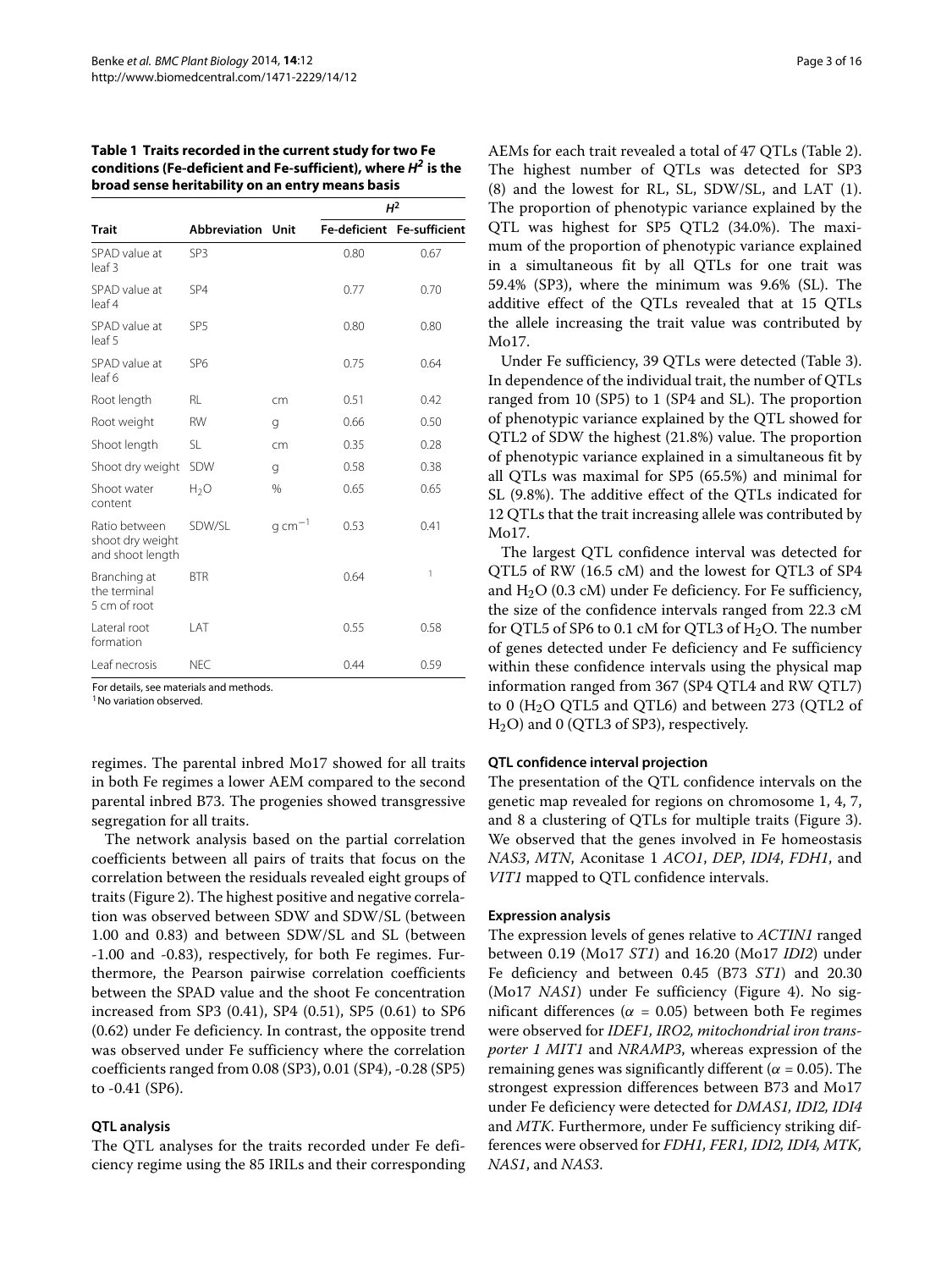

#### <span id="page-3-0"></span>**Discussion**

Maize is often grown on soils with low Fe availability although it is highly sensitive to Fe deficiency-induced chlorosis. Therefore, understanding the genetic architecture of Fe-efficiency in maize is instrumental for the selection and development of chlorosis-tolerant maize cultivars by classical plant breeding methods. Furthermore, when such analyses are linked to molecular marker information they have the potential to identify new genes mechanistically involved in the trait of interest. Therefore, we took a two-step approach to explore the intraspecific variation in Fe-responsive traits in a segregating population of maize. First, traits related to Fe homeostasis were determined that promise to be relevant for Fe-efficiency. In a second step, these traits were used for a quantitative genetic approach and the subsequent determination of new candidate genes involved in Fe homeostasis.

#### **Genotypic variation of traits related to Fe homeostasis**

The means of all traits, except NEC, showed a highly significant ( $\alpha$  = 0.01) difference between the two examined Fe regimes (Figure [1\)](#page-3-0). This finding is in accordance with results of [\[28\]](#page-14-23) who observed a considerable reduction in biomass and chlorophyll concentration under Fe-deficient growth conditions. Our observation illustrates the significant influence of Fe supply on the extent of phenotypical changes in the IBM population.

The broad sense heritabilities observed for the traits under consideration were moderate to high at both Fe regimes (Table [1\)](#page-2-0). This is in accordance with the results of [\[29\]](#page-14-24) who detected high heritabilities for Fe concentration in maize kernels of the IBM population. This observation indicates that the data of our study provide a reliable basis for detecting QTLs for morphological and physiological traits contributing to superior plant performance under different Fe regimes [\[30\]](#page-14-25).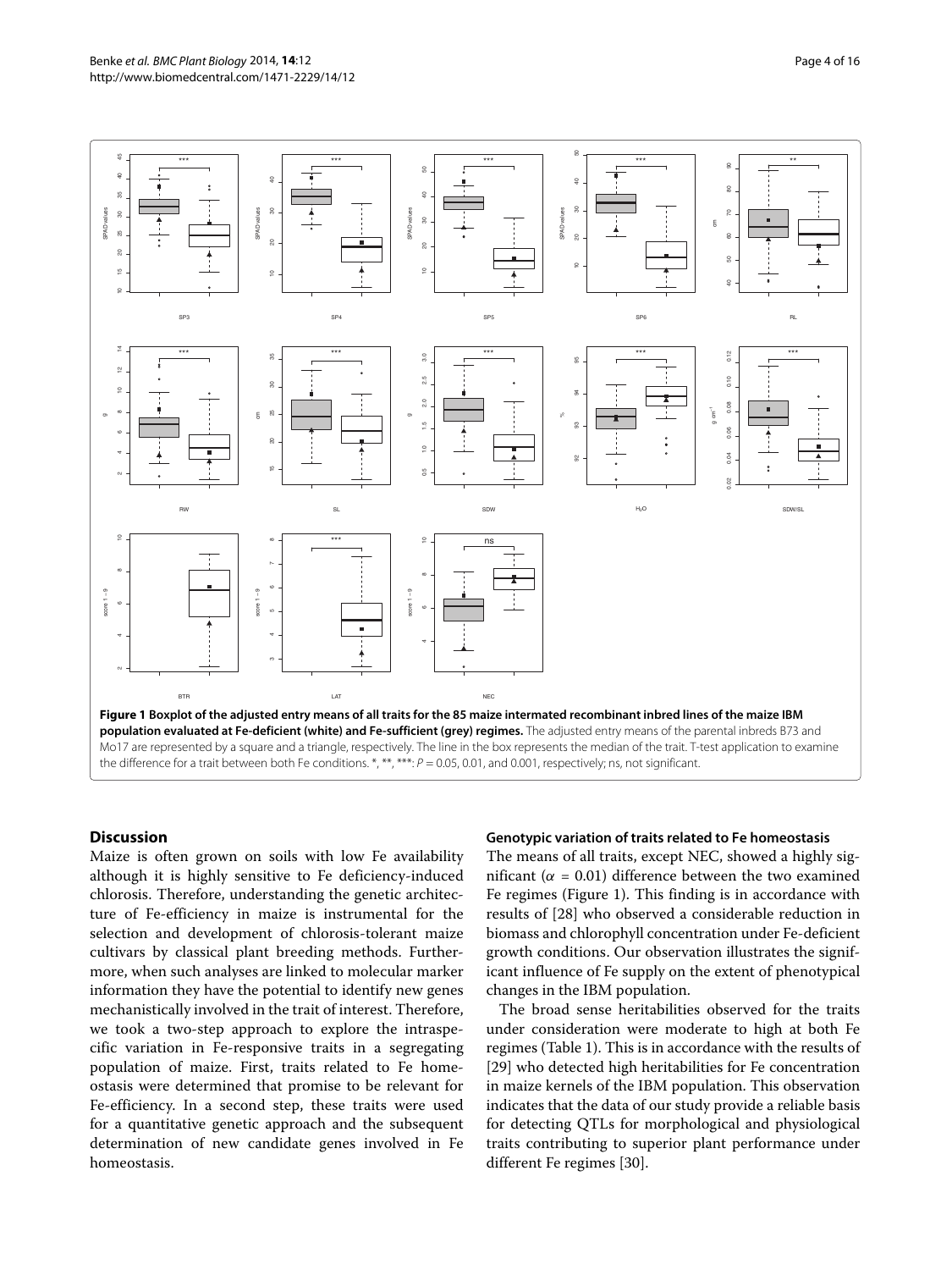

<span id="page-4-0"></span>To verify whether the SPAD value could be used as indirect measure for the Fe nutritional status, we correlated the leaf chlorophyll index (SPAD value) with measured Fe concentrations. Plants grown under adequate Fe supply showed no correlation between leaf greenness measured by SPAD and the Fe concentration. This is not surprising considering the facts that i) Fe partially precipitates in the apoplast contributing to the so-called chlorosis paradox [\[31\]](#page-14-26), and ii) the chlorophyll concentration decreases under Fe overload in the chloroplast [\[32\]](#page-14-27). When Fe provision to shoots is sufficient to saturate chlorophyll biosynthesis, excess Fe will be stored in ferritin [\[33\]](#page-14-28) to prevent chlorophyll degradation.

In contrast to Fe-sufficient growth conditions, a correlation coefficient of 0.41 to 0.62 was observed for the correlation between Fe concentrations in leaves and the SPAD values obtained from Fe-deficient plants. This finding was in accordance with results of [\[28\]](#page-14-23) who observed a tight relationship between the chlorophyll concentration and the extractable Fe in maize leaves under Fe-limiting conditions. This relationship indicates that the SPAD values

measured in our study were appropriate measures of the Fe nutritional status under Fe-deficient conditions.

With respect to the SPAD measurements, the 3*rd* leaf of Fe-deficient plants showed higher trait values in comparison to the younger leaves 4 to 6 (Figure [1\)](#page-3-0). Furthermore, the 3*rd* leaf exhibited the smallest differences between the Fe-deficient and Fe-sufficient regimes. Under Fe-sufficiency, no obvious difference between the means of SP3 to SP6 was observed. Only for leaf no. 3 there was a significant ( $\alpha$  = 0.05) correlation between the SPAD measurements under both Fe regimes (Figure [2\)](#page-4-0). These observations are most likely related to the fact that leaf no. 3 was formed during the early vegetative growth phase when Fe was supplied in the preculture. This also allowed plants to build up an Fe reservoir in the root apoplast which can be an important Fe source during subsequent growth [\[34\]](#page-14-29). The detection of loci being important for an efficient depletion of the apoplastic Fe reservoir still need to be determined. Furthermore, the loci causing the differences between both Fe regimes in the relative chlorophyll contents of SP4 to SP6 may also merit further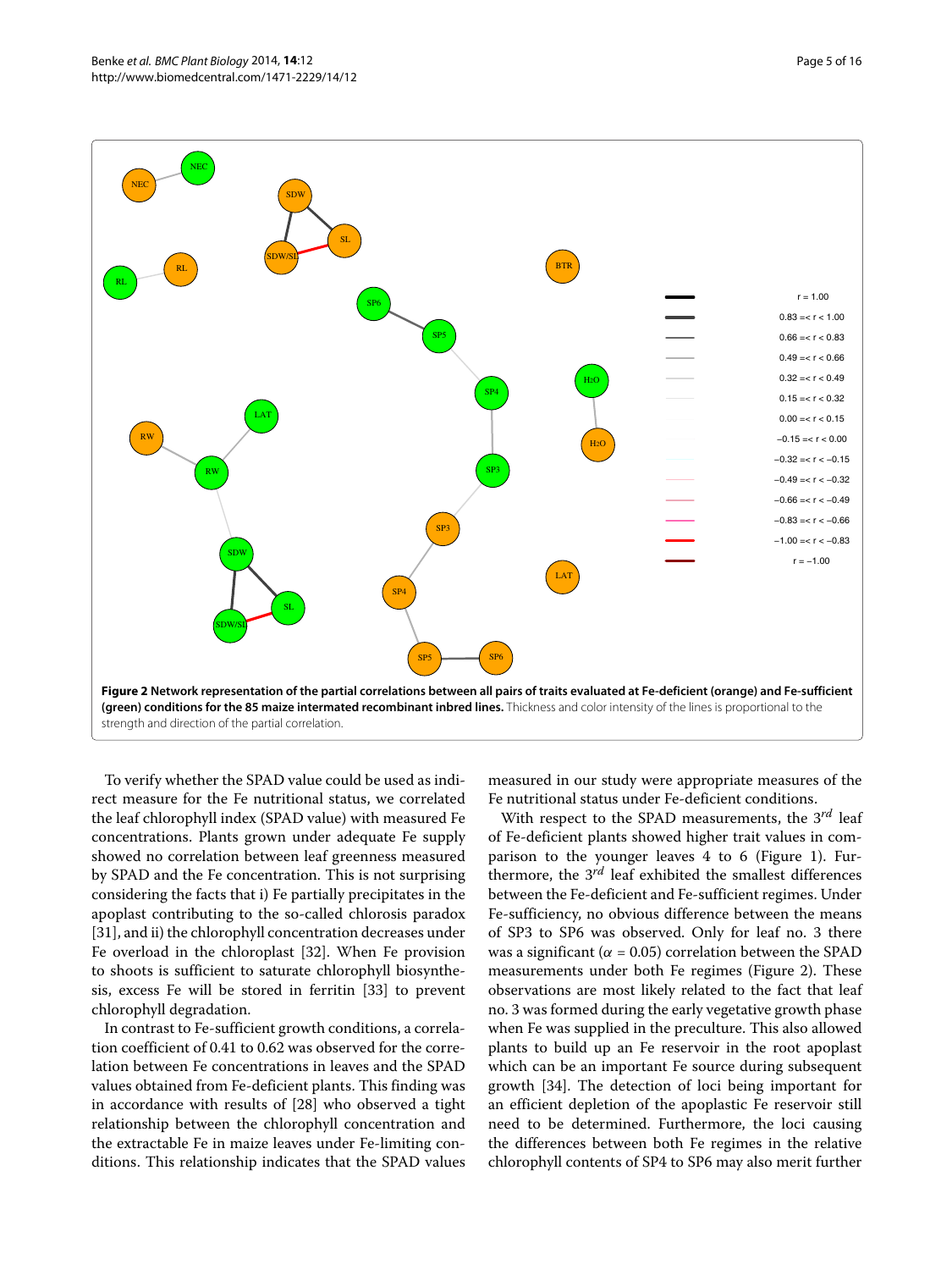<span id="page-5-0"></span>

| <b>Trait</b>    | QTL            | Chr.           | Pos. (cM) | Add.   | $%r^2$ |       | Interval (cM)            |       |          | <b>Flanking markers</b>  |          |             |                          | Physical map interval | Genes          |  |
|-----------------|----------------|----------------|-----------|--------|--------|-------|--------------------------|-------|----------|--------------------------|----------|-------------|--------------------------|-----------------------|----------------|--|
| SP3             | $\overline{1}$ | $\overline{1}$ | 556.0     | 1.5    | 1.7    | 553.6 |                          | 557.6 | umc1748  |                          | bnlg1615 | 191,860,023 |                          | 192,968,163           | 17             |  |
| SP3             | $\overline{2}$ | $\overline{2}$ | 524.0     | 3.1    | 8.3    | 523.5 | $\overline{\phantom{a}}$ | 529.2 | umc1604  | $\overline{\phantom{a}}$ | bnlg1316 | 211,345,382 | $\sim$                   | 212,352,714           | 29             |  |
| SP <sub>3</sub> | 3              | $\overline{4}$ | 226.0     | 0.2    | < 0.1  | 225.7 | $\overline{\phantom{a}}$ | 228.4 | umc1963  | $\overline{\phantom{a}}$ | umc1652  | 26,437,539  | $\overline{\phantom{a}}$ | 27,757,462            | 22             |  |
| SP3             | $\overline{4}$ | $\overline{4}$ | 240.0     | 3.1    | 2.8    | 237.8 | $\sim$                   | 245.5 | bnlg490  | $\overline{\phantom{a}}$ | agrr301  | 31,323,581  | $\overline{\phantom{a}}$ | 40,458,411            | 186            |  |
| SP <sub>3</sub> | 5              | 7              | 252.0     | 4.1    | 13.7   | 249.1 | $\sim$                   | 252.4 | umc1929  | $\overline{\phantom{a}}$ | umc1787  | 105,804,341 | $\overline{\phantom{a}}$ | 110,057,749           | 42             |  |
| SP <sub>3</sub> | 6              | 8              | 464.0     | 4.1    | 15.0   | 460.8 | $\sim$                   | 464.0 | bnlg1065 | $\overline{\phantom{a}}$ | rz538a   | 165,689,209 | $\sim$                   | 166,244,750           | 20             |  |
| SP <sub>3</sub> | $\overline{7}$ | 9              | 206.0     | $-1.5$ | 0.9    | 204.4 | $\sim$                   | 208.5 | ufg71    | $\overline{\phantom{a}}$ | mmp170b  | 25,825,748  | $\sim$                   | 26,709,137            | 19             |  |
| SP <sub>3</sub> | 8              | 9              | 222.0     | 4.2    | 7.2    | 220.7 | $\sim$                   | 223.9 | psr160c  | $\sim$                   | rz273c   | 26,822,048  |                          | 49,039,937            | 292            |  |
|                 |                |                |           | Total  | 59.4   |       |                          |       |          |                          |          |             |                          |                       |                |  |
| SP4             | $\mathbf{1}$   | $\mathbf{1}$   | 834.0     | 6.1    | 21.9   | 833.0 | $\overline{\phantom{a}}$ | 839.3 | chrom7   | $\overline{\phantom{a}}$ | glb1     | 256,342,909 |                          | 257,540,930           | 26             |  |
| SP4             | $\overline{2}$ | $\overline{4}$ | 278.0     | 4.1    | 5.8    | 277.8 | $\sim$                   | 279.9 | psr152b  | $\overline{\phantom{a}}$ | nnr1     | 46,450,572  | $\overline{\phantom{a}}$ | 65,900,096            | 202            |  |
| SP4             | $\overline{3}$ | $\overline{4}$ | 300.0     | 0.2    | < 0.1  | 299.9 | $\sim$                   | 300.2 | bnlg1755 | $\sim$                   | mmp45    | 118,324,214 | $\sim$                   | 135,333,950           | 173            |  |
| SP4             | $\overline{4}$ | 8              | 194.0     | $-3.2$ | 6.3    | 191.0 | $\sim$                   | 194.1 | mmp120   |                          | mmp72    | 23,404,908  |                          | 60,338,399            | 367            |  |
|                 |                |                |           | Total  | 40.1   |       |                          |       |          |                          |          |             |                          |                       |                |  |
| SP <sub>5</sub> | $\mathbf{1}$   | $\overline{1}$ | 690.0     | $-4.6$ | 10.3   | 685.2 | $\overline{\phantom{a}}$ | 690.5 | lim442   | $\overline{\phantom{a}}$ | mmp189   | 214,921,545 | $\overline{\phantom{a}}$ | 219,064,269           | 68             |  |
| SP <sub>5</sub> | $\overline{2}$ | $\overline{1}$ | 838.0     | 8.4    | 34.0   | 833.0 | $\overline{\phantom{a}}$ | 839.3 | chrom7   | $\sim$                   | glb1     | 256,342,909 |                          | 257,540,930           | 26             |  |
| SP <sub>5</sub> | 3              | $\overline{4}$ | 238.0     | 5.1    | 14.0   | 237.8 | $\overline{\phantom{a}}$ | 245.5 | bnlg490  |                          | agrr301  | 31,323,581  |                          | 40,458,411            | 186            |  |
|                 |                |                |           | Total  | 49.4   |       |                          |       |          |                          |          |             |                          |                       |                |  |
| SP <sub>6</sub> | $\mathbf{1}$   | $\overline{1}$ | 690.0     | $-3.8$ | 4.9    | 685.2 | $\overline{\phantom{a}}$ | 690.5 | lim442   | $\overline{\phantom{a}}$ | mmp189   | 214,921,545 | $\overline{\phantom{a}}$ | 219,064,269           | 68             |  |
| SP <sub>6</sub> | $\overline{2}$ | $\overline{1}$ | 714.0     | $-2.3$ | 1.7    | 711.5 | $\overline{\phantom{a}}$ | 714.4 | umc1128  | $\overline{\phantom{a}}$ | umc1147  | 224,265,940 | $\overline{\phantom{a}}$ | 224,970,667           | 18             |  |
| SP <sub>6</sub> | 3              | $\overline{1}$ | 830.0     | 7.7    | 27.7   | 825.8 | $\sim$                   | 833.0 | rz403    | $\sim$                   | chrom7   | 255,041,502 | $\overline{\phantom{a}}$ | 257,540,930           | 53             |  |
| SP <sub>6</sub> | $\overline{4}$ | $\overline{4}$ | 238.0     | 5.2    | 14.1   | 237.8 | $\sim$                   | 245.5 | bnlg490  |                          | agrr301  | 31,323,581  |                          | 40,458,411            | 186            |  |
|                 |                |                |           | Total  | 44.2   |       |                          |       |          |                          |          |             |                          |                       |                |  |
| RL              | 1              | 3              | 452.0     | $-6.9$ | 18.0   | 451.5 |                          | 452.7 | jpsb79   |                          | umc60    | 180,725,934 |                          | 180,867,611           | $\overline{4}$ |  |
|                 |                |                |           | Total  | 18.0   |       |                          |       |          |                          |          |             |                          |                       |                |  |
| <b>RW</b>       | $\mathbf{1}$   | $\mathbf{1}$   | 824.0     | 0.5    | 0.8    | 821.5 | $\overline{\phantom{a}}$ | 825.8 | csu696   | $\overline{\phantom{a}}$ | rz403    | 253,570,111 | $\overline{\phantom{a}}$ | 256,342,908           | 57             |  |
| <b>RW</b>       | $\overline{2}$ | $\mathbf{1}$   | 846.0     | 0.8    | 1.9    | 839.3 | $\sim$                   | 847.3 | glb1     | $\sim$                   | csu222a  | 256,342,909 | $\sim$                   | 261,572,322           | 145            |  |
| <b>RW</b>       | $\overline{3}$ | 5              | 74.0      | 1.3    | 12.6   | 73.3  | $\overline{\phantom{a}}$ | 74.4  | mmp43    | $\sim$                   | bnl7.21c | 3,727,289   | $\sim$                   | 3,810,656             | 6              |  |
| <b>RW</b>       | $\overline{A}$ | 5              | 412.0     | 1.2    | 11.0   | 410.8 | ×.                       | 413.6 | umc1155  | $\sim$                   | csu173   | 180,186,573 |                          | 181,568,742           | 33             |  |
| <b>RW</b>       | 5              | $\overline{7}$ | 148.0     | 0.7    | 3.7    | 132.0 | $\sim$                   | 148.5 | asg34a   |                          | gta101a  | 14,027,268  |                          | 14,698,304            | 10             |  |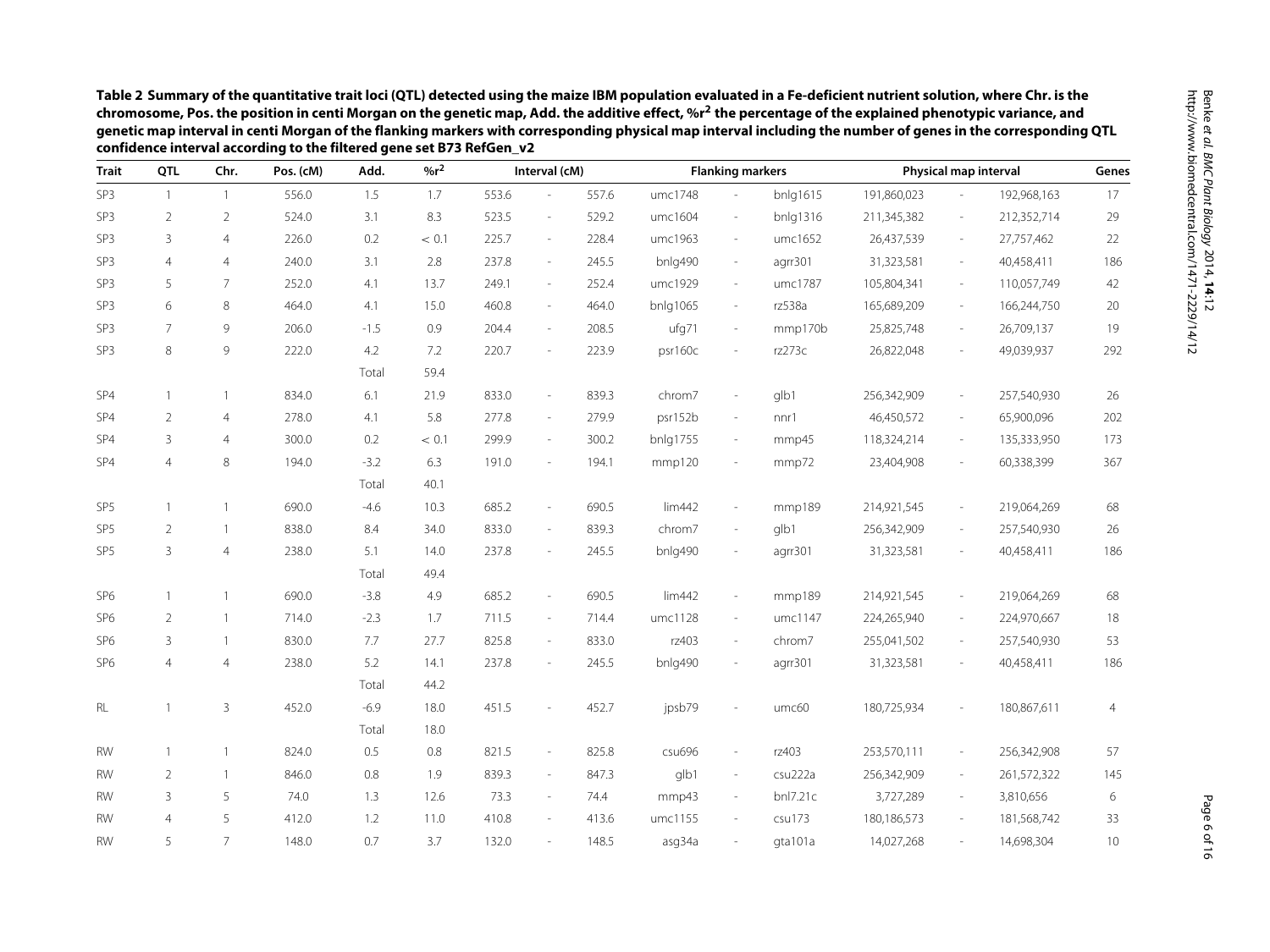|                  |                |                |       | confidence interval according to the filtered gene set B73 RefGen_v2 (Continued) |         |       |                          |       |          |                          |          |             |                          |             |                |
|------------------|----------------|----------------|-------|----------------------------------------------------------------------------------|---------|-------|--------------------------|-------|----------|--------------------------|----------|-------------|--------------------------|-------------|----------------|
| <b>RW</b>        | 6              | $\overline{7}$ | 290.0 | 0.9                                                                              | 5.9     | 288.9 |                          | 298.4 | umc116a  |                          | umc1713  | 127,039,567 | $\overline{\phantom{a}}$ | 129,866,479 | 59             |
| <b>RW</b>        | 7              | 8              | 194.0 | $-0.9$                                                                           | 6.7     | 191.0 | $\sim$                   | 194.1 | mmp120   |                          | mmp72    | 23,404,908  | ä,                       | 60,338,399  | 367            |
|                  |                |                |       | Total                                                                            | 58.9    |       |                          |       |          |                          |          |             |                          |             |                |
| SL               |                | $\mathbf{1}$   | 840.0 | 2.4                                                                              | 9.6     | 839.3 | $\overline{\phantom{a}}$ | 847.3 | glb1     |                          | csu222a  | 256,342,909 |                          | 261,572,322 | 145            |
|                  |                |                |       | Total                                                                            | 9.6     |       |                          |       |          |                          |          |             |                          |             |                |
| SDW              | $\mathbf{1}$   | $\mathbf{1}$   | 888.0 | 0.3                                                                              | 11.1    | 887.5 | $\overline{\phantom{a}}$ | 890.9 | cdo122a  | $\overline{\phantom{a}}$ | AY110019 | 263,205,925 | $\overline{\phantom{a}}$ | 270,965,223 | 186            |
| SDW              | 2              | $\overline{4}$ | 238.0 | 0.3                                                                              | 11.9    | 237.8 | $\overline{\phantom{a}}$ | 245.5 | bnlg490  | $\overline{\phantom{a}}$ | agrr301  | 31,323,581  | $\overline{\phantom{a}}$ | 40,458,411  | 186            |
| SDW              | 3              | $\overline{7}$ | 164.0 | 0.1                                                                              | 0.4     | 162.4 | $\sim$                   | 167.4 | AY105589 | $\overline{\phantom{a}}$ | npi600   | 17,029,068  | $\overline{\phantom{a}}$ | 21,464,802  | 82             |
| SDW              | $\overline{4}$ | 7              | 174.0 | $-0.1$                                                                           | < 0.1   | 170.8 | $\overline{\phantom{a}}$ | 178.0 | crt2     | $\overline{\phantom{a}}$ | AY110473 | 24,318,258  | ÷,                       | 50,154,299  | 312            |
| SDW              | 5              | $\overline{7}$ | 184.0 | 0.3                                                                              | 1.4     | 183.7 | $\sim$                   | 184.4 | uaz187   | $\overline{\phantom{m}}$ | mmp26    | 50,078,806  | $\overline{\phantom{m}}$ | 50,149,169  | 3              |
|                  |                |                |       | Total                                                                            | 34.6    |       |                          |       |          |                          |          |             |                          |             |                |
| $H_2O$           | 1              | $\overline{2}$ | 370.0 | $-0.3$                                                                           | $8.0\,$ | 369.3 | $\overline{\phantom{a}}$ | 373.5 | umc1079  | $\overline{\phantom{a}}$ | bnlg1036 | 152,207,394 | $\frac{1}{2}$            | 163,566,033 | 150            |
| H <sub>2</sub> O | $\overline{2}$ | 4              | 272.0 | $-0.4$                                                                           | 8.8     | 271.4 | $\overline{\phantom{a}}$ | 274.7 | umc1964  | $\overline{\phantom{a}}$ | AY110290 | 42,102,039  | $\sim$                   | 46,621,469  | 69             |
| H <sub>2</sub> O | 3              | $\overline{4}$ | 300.0 | $-0.1$                                                                           | 0.9     | 299.9 | $\sim$                   | 300.2 | bnlg1755 | $\overline{\phantom{a}}$ | mmp45    | 118,324,214 | $\overline{\phantom{a}}$ | 135,333,950 | 173            |
| H <sub>2</sub> O | $\overline{4}$ | 9              | 138.0 | 0.3                                                                              | 0.8     | 131.1 | $\sim$                   | 139.0 | omt2     | $\sim$                   | mmp162   | 15,578,721  | $\overline{\phantom{a}}$ | 18,071,240  | 91             |
| H <sub>2</sub> O | 5              | 9              | 146.0 | $-0.7$                                                                           | 1.7     | 142.6 | $\overline{\phantom{a}}$ | 147.5 | bnlg244  | $\overline{\phantom{a}}$ | bnlg1401 | 18,040,440  | $\overline{\phantom{a}}$ | 18,071,240  | $\circ$        |
| H <sub>2</sub> O | 6              | 9              | 150.0 | 0.6                                                                              | 2.0     | 147.5 | $\overline{\phantom{a}}$ | 153.0 | bnlg1401 | $\overline{\phantom{a}}$ | mmp77    | 18,561,278  | ÷,                       | 18,607,113  | $\mathbf 0$    |
| $H_2O$           | $\overline{7}$ | 9              | 164.0 | 0.1                                                                              | 0.6     | 162.5 | $\sim$                   | 170.4 | mmp30    | $\overline{\phantom{a}}$ | umc1698  | 16,660,671  | $\overline{\phantom{a}}$ | 20,791,656  | 146            |
|                  |                |                |       | Total                                                                            | 35.9    |       |                          |       |          |                          |          |             |                          |             |                |
| SDW/SL           | $\mathbf{1}$   | $\,8\,$        | 466.0 | < 0.1                                                                            | 14.4    | 464.0 | $\sim$                   | 466.5 | rz538a   | $\overline{a}$           | umc1607  | 165,636,122 | $\overline{\phantom{a}}$ | 166,188,782 | 20             |
|                  |                |                |       | Total                                                                            | 14.4    |       |                          |       |          |                          |          |             |                          |             |                |
| <b>BTR</b>       |                | $\mathbf{1}$   | 672.0 | $-1.1$                                                                           | 7.3     | 670.2 | $\overline{\phantom{a}}$ | 685.2 | umc23a   | $\sim$                   | lim442   | 212,899,665 | $\overline{\phantom{a}}$ | 219,195,665 | 110            |
| <b>BTR</b>       | 2              | $\mathbf{1}$   | 836.0 | 1.9                                                                              | 20.9    | 833.0 | $\overline{\phantom{a}}$ | 839.3 | chrom7   | ÷                        | glb1     | 256,342,909 | $\frac{1}{2}$            | 257,540,930 | 26             |
| <b>BTR</b>       | 3              | 8              | 156.0 | 1.0                                                                              | 6.4     | 153.3 | $\overline{\phantom{a}}$ | 156.6 | umc1974  |                          | psr598   | 16,722,932  | $\overline{\phantom{a}}$ | 18,272,098  | 35             |
|                  |                |                |       | Total                                                                            | 36.7    |       |                          |       |          |                          |          |             |                          |             |                |
| LAT              |                | 8              | 188.0 | $-0.8$                                                                           | 11.8    | 179.5 |                          | 191.0 | umc1530  |                          | mmp120   | 22,245,756  |                          | 25,351,500  | 59             |
|                  |                |                |       | Total                                                                            | 11.8    |       |                          |       |          |                          |          |             |                          |             |                |
| <b>NEC</b>       | $\mathbf{1}$   | $\mathbf{1}$   | 208.0 | $-0.8$                                                                           | 19.0    | 205.0 | $\overline{\phantom{a}}$ | 208.5 | lim122   | $\overline{\phantom{a}}$ | umc1073  | 27,398,858  |                          | 32,868,895  | 125            |
| <b>NEC</b>       | $\overline{2}$ | $\overline{2}$ | 90.0  | 0.6                                                                              | 12.6    | 87.8  | $\sim$                   | 90.3  | BE640649 | $\sim$                   | npi421a  | 6,474,435   | ٠                        | 6,534,813   | $\overline{1}$ |
|                  |                |                |       | Total                                                                            | 24.0    |       |                          |       |          |                          |          |             |                          |             |                |

Total is the percentage of the phenotypic variation explained by all QTL for <sup>a</sup> trait in <sup>a</sup> simultaneos fit.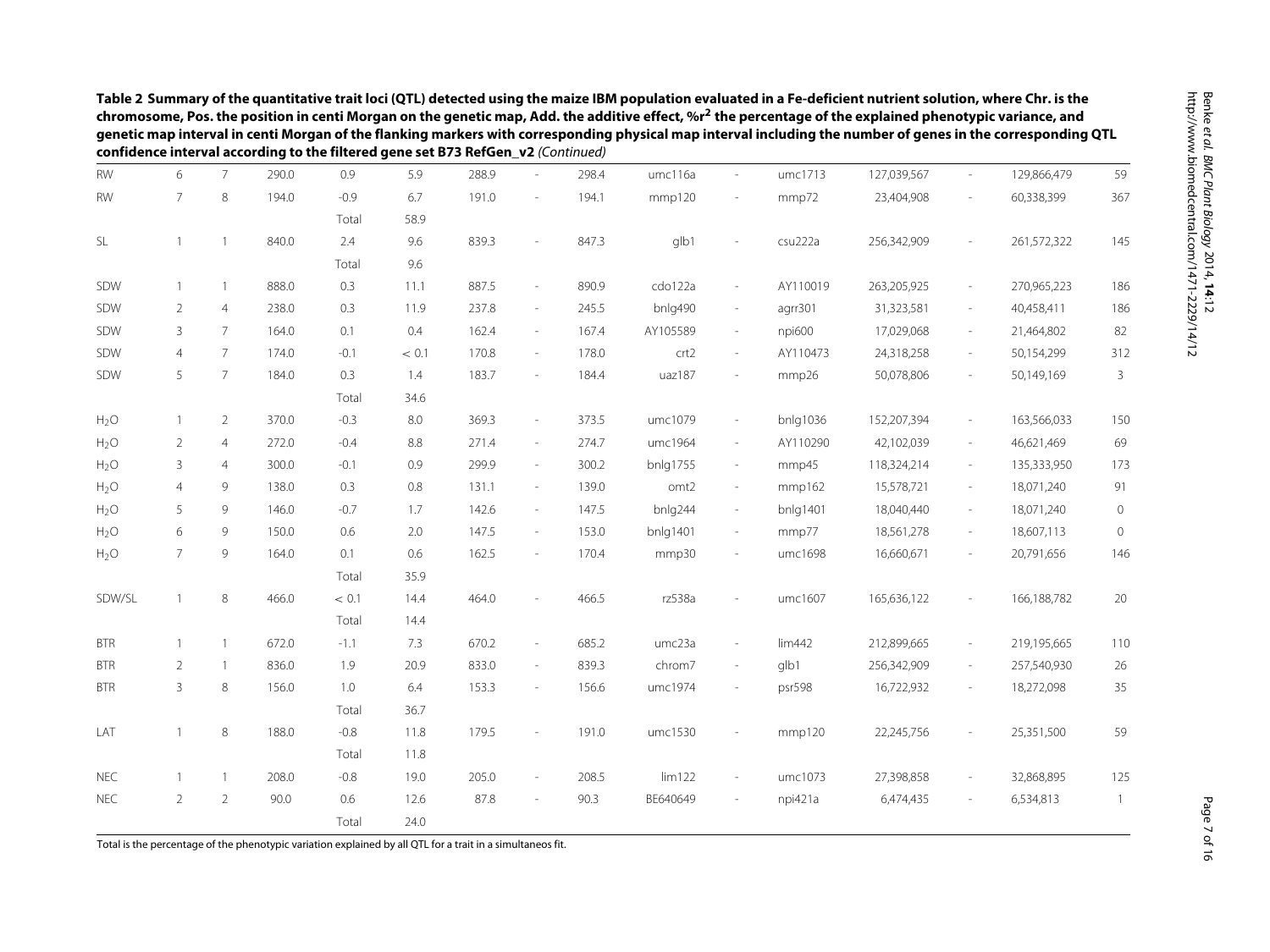|                 | QTL            |                | confidence interval according to the filtered gene set B73 RefGen_v2<br>Pos. (cM) |        | $%r^2$ |       |                          |       | <b>Flanking markers</b> |                          |           |             |                          |                       |                |
|-----------------|----------------|----------------|-----------------------------------------------------------------------------------|--------|--------|-------|--------------------------|-------|-------------------------|--------------------------|-----------|-------------|--------------------------|-----------------------|----------------|
| <b>Trait</b>    |                | Chr.           |                                                                                   | Add.   |        |       | Interval (cM)            |       |                         |                          |           |             |                          | Physical map interval | Genes          |
| SP <sub>3</sub> | $\overline{1}$ | $\overline{1}$ | 852.0                                                                             | 3.2    | 14.8   | 847.3 | ä,                       | 864.6 | csu222a                 | $\overline{a}$           | umc197a   | 257,951,442 |                          | 262,818,614           | 141            |
| SP3             | $\overline{2}$ | 3              | 508.0                                                                             | 1.9    | 0.6    | 507.2 | ÷,                       | 511.1 | AY111125                | $\overline{\phantom{a}}$ | php15033  | 190,454,440 | $\overline{\phantom{a}}$ | 193,733,670           | 72             |
| SP <sub>3</sub> | 3              | $\overline{3}$ | 516.0                                                                             | 1.2    | 0.2    | 512.7 | ÷,                       | 517.0 | AI770795                | $\overline{\phantom{a}}$ | pco067132 | 193,638,925 | $\sim$                   | 193,733,670           | 0              |
| SP3             | $\overline{4}$ | $\overline{4}$ | 272.0                                                                             | 2.2    | 8.2    | 271.4 | $\overline{\phantom{m}}$ | 274.7 | umc1964                 | ÷,                       | AY110290  | 42,102,039  | $\sim$                   | 46,621,469            | 69             |
|                 |                |                |                                                                                   | Total  | 42.9   |       |                          |       |                         |                          |           |             |                          |                       |                |
| SP4             | $\mathbf{1}$   |                | 840.0                                                                             | 3.8    | 21.5   | 839.3 | ÷,                       | 847.3 | glb1                    |                          | csu222a   | 256,342,909 |                          | 261,572,322           | 145            |
|                 |                |                |                                                                                   | Total  | 21.5   |       |                          |       |                         |                          |           |             |                          |                       |                |
| SP <sub>5</sub> | $\mathbf{1}$   | $\overline{1}$ | 840.0                                                                             | 2.2    | 2.2    | 839.3 | $\overline{\phantom{a}}$ | 847.3 | glb1                    | $\sim$                   | csu222a   | 256,342,909 | $\sim$                   | 261,572,322           | 145            |
| SP <sub>5</sub> | 2              | $\overline{1}$ | 864.0                                                                             | 2.2    | 2.4    | 847.3 | $\sim$                   | 864.6 | csu222a                 | $\sim$                   | umc197a   | 257,951,442 | $\sim$                   | 262,818,614           | 141            |
| SP <sub>5</sub> | $\overline{3}$ | $\overline{3}$ | 518.0                                                                             | 3.2    | 10.2   | 517.0 | $\overline{\phantom{a}}$ | 520.7 | asg7b                   | $\overline{\phantom{a}}$ | bnl6.16a  | 190,889,172 | $\overline{\phantom{a}}$ | 196,152,996           | 138            |
| SP <sub>5</sub> | $\overline{4}$ | $\overline{4}$ | 274.0                                                                             | 2.1    | 4.3    | 271.4 | $\overline{\phantom{a}}$ | 274.7 | umc1964                 | $\overline{\phantom{a}}$ | AY110290  | 42,102,039  | $\overline{\phantom{a}}$ | 46,621,469            | 69             |
| SP <sub>5</sub> | 5              | $\overline{7}$ | 266.0                                                                             | 3.2    | 5.9    | 265.3 | $\overline{\phantom{a}}$ | 280.5 | mmp21                   | $\sim$                   | ufg54     | 121,188,675 | $\sim$                   | 129,322,867           | 172            |
| SP <sub>5</sub> | 6              | $\overline{7}$ | 286.0                                                                             | 0.8    | 0.4    | 285.4 | $\overline{\phantom{a}}$ | 288.9 | cdo412b                 | $\overline{\phantom{a}}$ | umc116a   | 128,981,461 | $\overline{\phantom{a}}$ | 130,295,570           | 28             |
| SP <sub>5</sub> | 7              | 9              | 254.0                                                                             | 2.7    | 8.4    | 253.7 | $\overline{\phantom{a}}$ | 254.0 | AW257883                | $\overline{\phantom{a}}$ | umc1743   | 100,609,365 | $\overline{\phantom{a}}$ | 100,724,531           | 3              |
| SP <sub>5</sub> | 8              | 10             | 258.0                                                                             | 1.9    | 1.4    | 256.8 | $\overline{\phantom{a}}$ | 259.4 | AY109920                | $\overline{\phantom{a}}$ | AY109876  | 107,077,362 | $\overline{\phantom{a}}$ | 108,377,749           | 17             |
| SP <sub>5</sub> | 9              | 10             | 270.0                                                                             | 0.6    | 0.1    | 269.6 | $\sim$                   | 271.3 | mmp121                  | $\sim$                   | AY110365  | 113,828,273 | $\sim$                   | 114,695,818           | 18             |
| SP <sub>5</sub> | 10             | 10             | 288.0                                                                             | 0.5    | 0.1    | 287.9 | ÷,                       | 290.9 | umc1330                 | ÷,                       | umc1697   | 122,801,569 | $\overline{\phantom{a}}$ | 122,924,003           | 3              |
|                 |                |                |                                                                                   | Total  | 65.5   |       |                          |       |                         |                          |           |             |                          |                       |                |
| SP <sub>6</sub> | $\mathbf{1}$   | $\mathbf{1}$   | 698.0                                                                             | $-2.5$ | 1.7    | 693.6 | $\overline{\phantom{a}}$ | 699.9 | mmp173                  | $\overline{\phantom{a}}$ | php20661  | 222,399,299 | $\overline{\phantom{a}}$ | 222,711,359           | 10             |
| SP <sub>6</sub> | $\overline{2}$ | 1              | 706.0                                                                             | $-0.4$ | 0.1    | 703.5 | $\sim$                   | 706.4 | bcd207a                 | $\bar{a}$                | AY110356  | 223,974,395 | $\sim$                   | 224,078,859           | 3              |
| SP <sub>6</sub> | 3              | $\mathbf{1}$   | 862.0                                                                             | 2.3    | 1.9    | 847.3 | $\overline{\phantom{a}}$ | 864.6 | csu222a                 | $\sim$                   | umc197a   | 257,951,442 | $\sim$                   | 262,818,614           | 141            |
| SP <sub>6</sub> | 4              | 1              | 884.0                                                                             | 1.3    | 0.6    | 882.7 | $\sim$                   | 886.1 | tb1                     | $\overline{\phantom{a}}$ | umc1431   | 266,933,205 | $\sim$                   | 267,050,083           | 4              |
| SP <sub>6</sub> | 5              | $\overline{4}$ | 210.0                                                                             | 0.9    | 0.4    | 189.1 | $\overline{\phantom{a}}$ | 211.4 | mmp111                  | $\overline{\phantom{a}}$ | npi386a   | 17,981,907  | $\overline{\phantom{a}}$ | 25,233,582            | 114            |
| SP <sub>6</sub> | 6              | $\overline{4}$ | 226.0                                                                             | 2.9    | 5.1    | 225.7 | $\overline{\phantom{a}}$ | 228.4 | umc1963                 | $\sim$                   | umc1652   | 26,437,539  | $\sim$                   | 27,757,462            | 22             |
| SP <sub>6</sub> | $\overline{7}$ | $\overline{4}$ | 414.0                                                                             | 2.5    | 6.1    | 411.3 | $\overline{\phantom{a}}$ | 414.2 | umc2038                 | $\overline{\phantom{a}}$ | umc19     | 172,796,153 | $\sim$                   | 173,318,462           | 19             |
| SP <sub>6</sub> | 8              | 8              | 622.0                                                                             | 3.0    | 8.9    | 621.6 | $\overline{\phantom{a}}$ | 626.7 | umc1638                 | $\overline{\phantom{a}}$ | umc1916   | 174,236,946 | $\overline{\phantom{a}}$ | 175,350,404           | 34             |
| SP <sub>6</sub> | 9              | 9              | 224.0                                                                             | 2.2    | 4.6    | 223.9 | L,                       | 226.3 | rz273c                  |                          | umc81     | 27,011,615  |                          | 27,062,858            | $\overline{2}$ |
|                 |                |                |                                                                                   | Total  | 62.3   |       |                          |       |                         |                          |           |             |                          |                       |                |

<span id="page-7-0"></span>Page 8 of 16 Page 8 of 16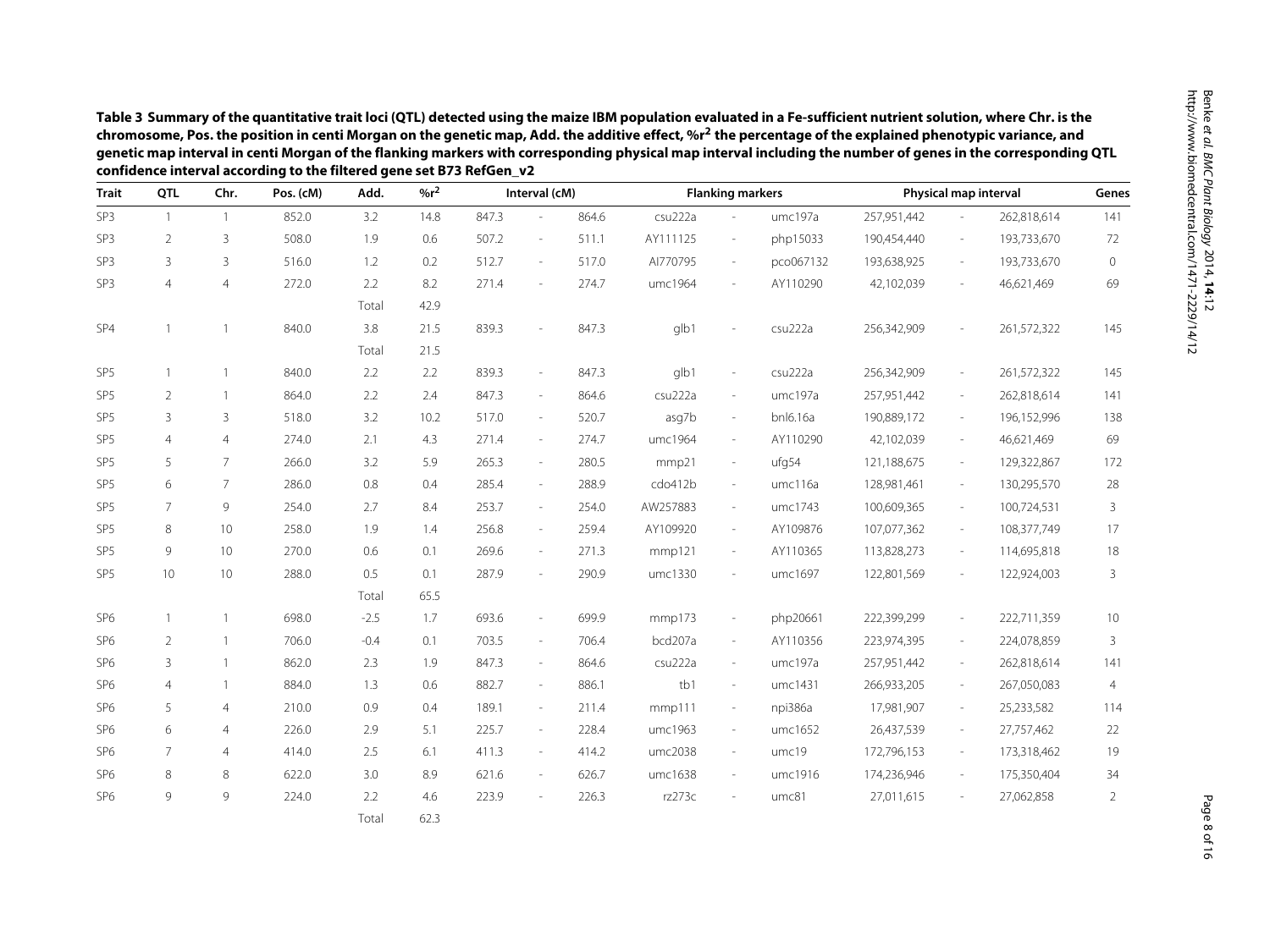|                       | Table 3 Summary of the quantitative trait loci (QTL) detected using the maize IBM population evaluated in a Fe-sufficient nutrient solution, where Chr. is the<br>chromosome, Pos. the position in centi Morgan on the genetic map, Add. the additive effect, %r <sup>2</sup> the percentage of the explained phenotypic variance, and<br>genetic map interval in centi Morgan of the flanking markers with corresponding physical map interval including the number of genes in the corresponding QTL<br>confidence interval according to the filtered gene set B73 RefGen_v2 (Continued) |                 |        |          |       |        |        |        |          |                          |          |             |                          |             |     |
|-----------------------|--------------------------------------------------------------------------------------------------------------------------------------------------------------------------------------------------------------------------------------------------------------------------------------------------------------------------------------------------------------------------------------------------------------------------------------------------------------------------------------------------------------------------------------------------------------------------------------------|-----------------|--------|----------|-------|--------|--------|--------|----------|--------------------------|----------|-------------|--------------------------|-------------|-----|
| <b>RW</b>             |                                                                                                                                                                                                                                                                                                                                                                                                                                                                                                                                                                                            | 5               | 72.0   | 1.2      | 2.0   | 71.9   |        | 73.3   | umc1523  |                          | mmp43    | 3,320,773   |                          | 3,727,971   | 30  |
| <b>RW</b>             | 2                                                                                                                                                                                                                                                                                                                                                                                                                                                                                                                                                                                          | -5              | 80.0   | 0.3      | 0.1   | 74.4   |        | 83.7   | bnl7.21c | $\sim$                   | jpsb239a | 3,320,773   | $\sim$                   | 4,383,850   | 70  |
| <b>RW</b>             | 3                                                                                                                                                                                                                                                                                                                                                                                                                                                                                                                                                                                          | $7\overline{ }$ | 290.0  | 1.5      | 13.6  | 288.9  | $\sim$ | 298.4  | umc116a  |                          | umc1713  | 127,039,567 | $\sim$                   | 129,866,479 | 59  |
|                       |                                                                                                                                                                                                                                                                                                                                                                                                                                                                                                                                                                                            |                 |        | Total    | 25.4  |        |        |        |          |                          |          |             |                          |             |     |
| <b>SL</b>             |                                                                                                                                                                                                                                                                                                                                                                                                                                                                                                                                                                                            |                 | 1016.0 | $-2.4$   | 9.8   | 1014.9 |        | 1031.8 | igl1     |                          | umc2242  | 287,881,695 | $\overline{\phantom{a}}$ | 290,146,916 | 70  |
|                       |                                                                                                                                                                                                                                                                                                                                                                                                                                                                                                                                                                                            |                 |        | Total    | 9.8   |        |        |        |          |                          |          |             |                          |             |     |
| SDW                   |                                                                                                                                                                                                                                                                                                                                                                                                                                                                                                                                                                                            |                 | 864.0  | 0.3      | 10.7  | 847.3  |        | 864.6  | csu222a  |                          | umc197a  | 257,951,442 | $\overline{\phantom{a}}$ | 262,818,614 | 141 |
| $\overline{2}$<br>SDW |                                                                                                                                                                                                                                                                                                                                                                                                                                                                                                                                                                                            | 7               | 534.0  | $-0.4$   | 21.8  | 533.7  |        | 536.7  | npi380   | $\overline{\phantom{a}}$ | npi433   | 168,366,640 | $\sim$                   | 169,262,520 | 36  |
|                       |                                                                                                                                                                                                                                                                                                                                                                                                                                                                                                                                                                                            |                 | Total  | 31.4     |       |        |        |        |          |                          |          |             |                          |             |     |
| $H_2O$                |                                                                                                                                                                                                                                                                                                                                                                                                                                                                                                                                                                                            | 2               | 154.0  | $-0.3$   | 6.8   | 153.1  | $\sim$ | 154.6  | umc1262a | $\sim$                   | umc1261a | 13,716,641  | $\sim$                   | 14,406,715  | 20  |
| H <sub>2</sub> O      | $\overline{2}$                                                                                                                                                                                                                                                                                                                                                                                                                                                                                                                                                                             | $\overline{4}$  | 402.0  | $-0.3$   | 5.6   | 397.4  | $\sim$ | 408.7  | umc66a   | $\sim$                   | umc104a  | 162,903,780 | $\sim$                   | 172,858,882 | 273 |
| H <sub>2</sub> O      | $\mathbf{3}$                                                                                                                                                                                                                                                                                                                                                                                                                                                                                                                                                                               | 6               | 69.3   | $-0.2$   | 2.9   | 70.2   | $\sim$ | 70.3   | umc1606  | $\sim$                   | cdo1173c | 9,410,989   | $\sim$                   | 21,903,419  | 132 |
| H <sub>2</sub> O      | $\overline{4}$                                                                                                                                                                                                                                                                                                                                                                                                                                                                                                                                                                             | 7               | 258.0  | $-0.4$   | 9.3   | 252.9  | $\sim$ | 261.5  | umc2092  | $\sim$                   | umc5b    | 109,977,320 | $\sim$                   | 122,636,428 | 186 |
|                       |                                                                                                                                                                                                                                                                                                                                                                                                                                                                                                                                                                                            |                 |        | Total    | 37.0  |        |        |        |          |                          |          |             |                          |             |     |
| <b>NEC</b>            |                                                                                                                                                                                                                                                                                                                                                                                                                                                                                                                                                                                            | 3               | 418.0  | $-0.7$   | 11.7  | 416.1  |        | 423.6  | asg39    |                          | BE639846 | 175,604,963 | $\sim$                   | 176,553,867 | 33  |
| <b>NEC</b>            | $\overline{2}$                                                                                                                                                                                                                                                                                                                                                                                                                                                                                                                                                                             | $\overline{7}$  | 532.0  | $-0.6$   | 4.8   | 518.9  | $\sim$ | 532.0  | umc1412  | $\overline{\phantom{a}}$ | umc245   | 167,566,759 | $\overline{\phantom{a}}$ | 169,345,697 | 73  |
| <b>NEC</b>            | 3                                                                                                                                                                                                                                                                                                                                                                                                                                                                                                                                                                                          | $\overline{7}$  | 542.0  | $-0.1$   | 0.2   | 540.8  | $\sim$ | 543.4  | mmp67    | $\sim$                   | mmp25    | 169,262,253 | $\sim$                   | 170,497,141 | 42  |
| <b>NEC</b>            | $\overline{4}$                                                                                                                                                                                                                                                                                                                                                                                                                                                                                                                                                                             |                 | 588.0  | $-< 0.1$ | < 0.1 | 586.6  |        | 598.9  | cdo938d  | $\sim$                   | umc1406  | 170,246,381 | $\sim$                   | 170,998,616 | 39  |
| <b>NEC</b>            | 5                                                                                                                                                                                                                                                                                                                                                                                                                                                                                                                                                                                          | $\overline{7}$  | 602.0  | 0.6      | 2.1   | 600.4  | $\sim$ | 602.9  | umc2334  | $\sim$                   | ufg39    | 170,246,381 | $\sim$                   | 170,998,616 | 39  |
|                       |                                                                                                                                                                                                                                                                                                                                                                                                                                                                                                                                                                                            |                 |        | Total    | 29.5  |        |        |        |          |                          |          |             |                          |             |     |

Total is the percentage of the phenotypic variation explained by all QTL for <sup>a</sup> trait in <sup>a</sup> simultaneos fit.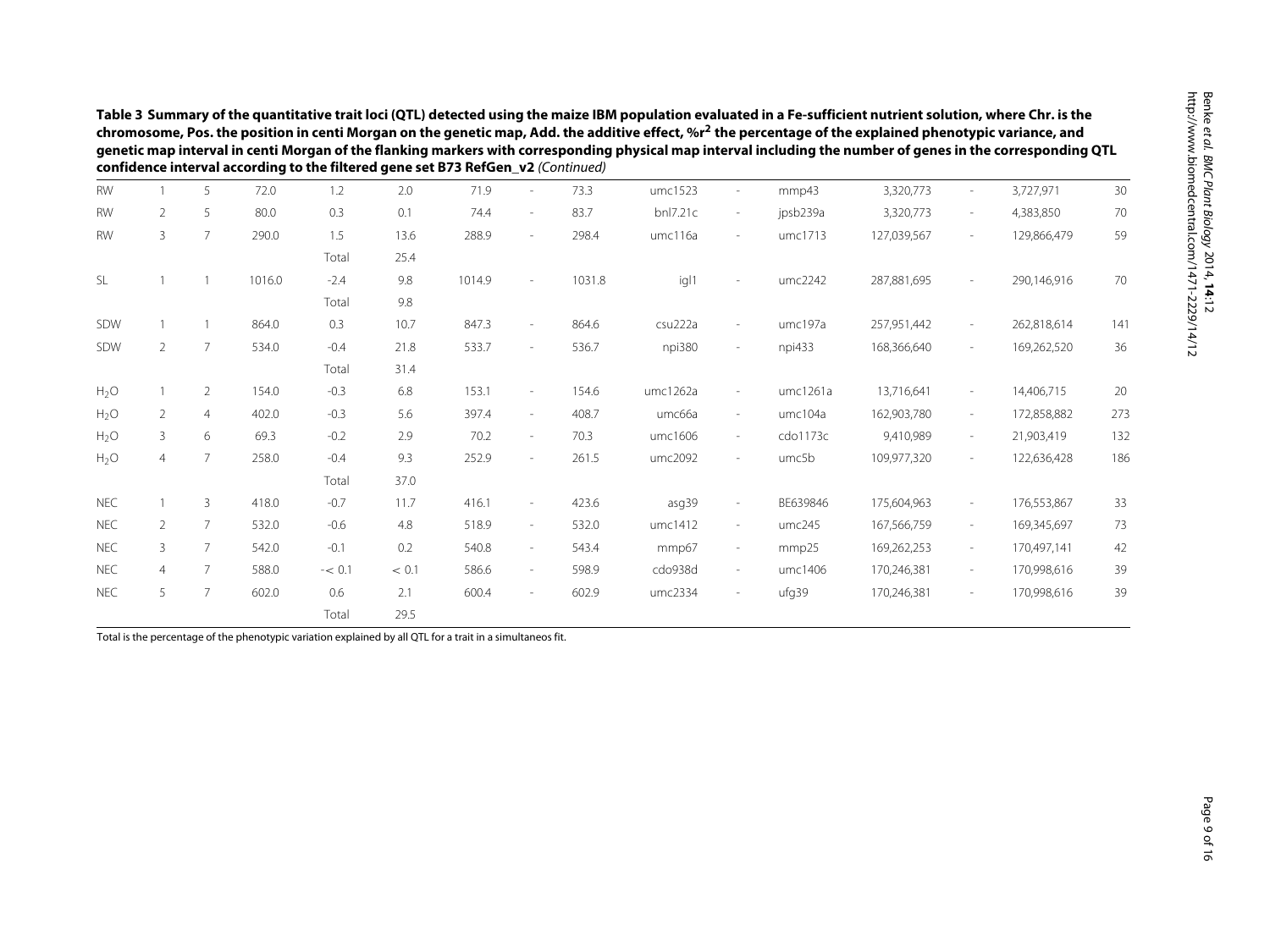<span id="page-9-0"></span>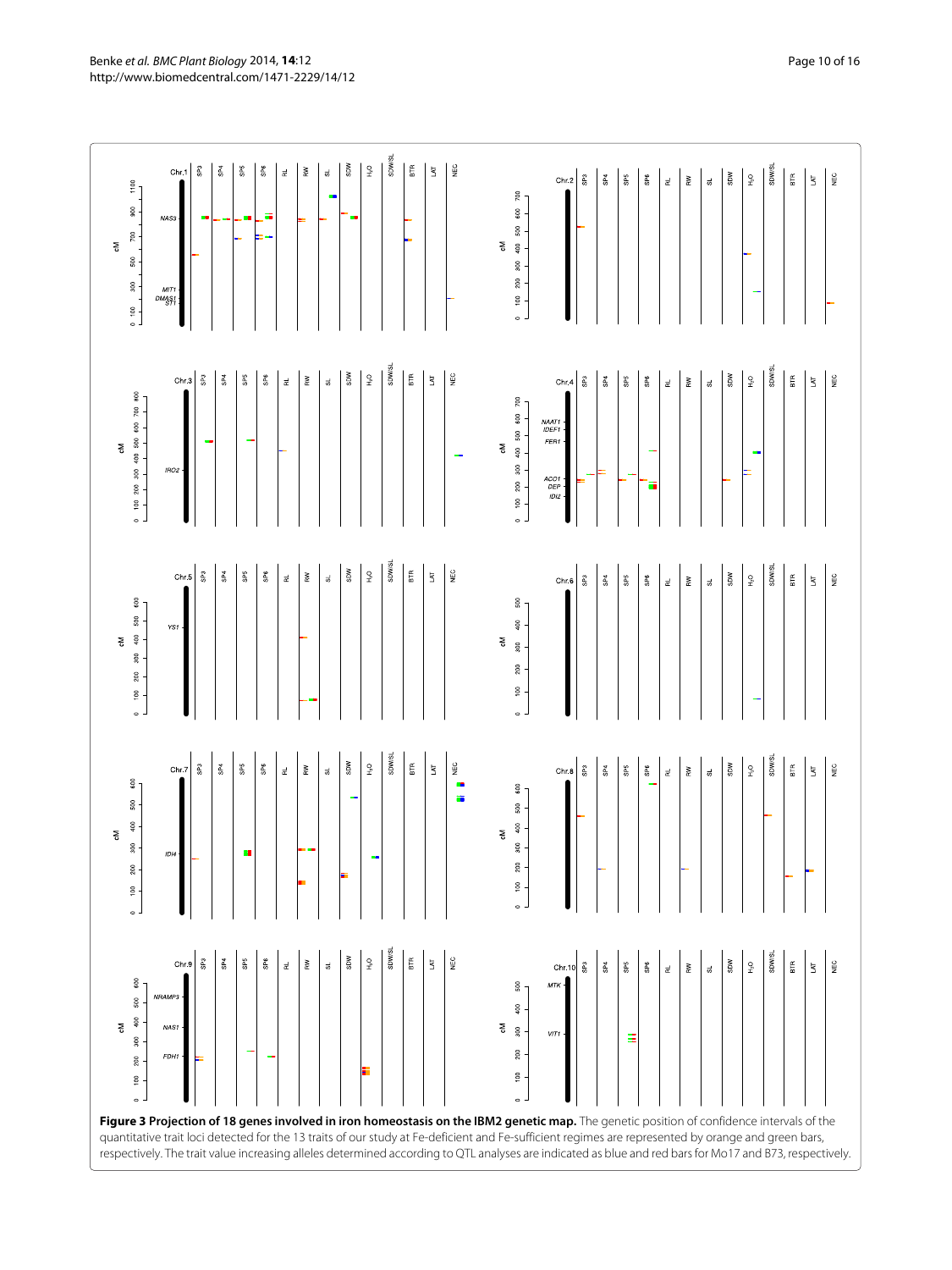

<span id="page-10-0"></span>investigations respecting as they are likely to contribute to improved Fe efficiency and thus might be valuable in breeding programs. For this reason QTL mapping is the method of choice to identify those loci that allow improving Fe efficiency in maize.

#### **QTL and gene expression analyses**

Besides the general analyses of the physiological and morphological traits evaluated under two Fe regimes for 85 IRILs we combined this phenotypic information with 1652 genetic markers for QTL mapping. Under Fe deficiency the traits SP3, RW, and  $H_2O$  showed the highest number of QTLs (7 - 8) explaining between *<* 0.1% to 15% of the phenotypic variance  $(\%r^2)$  (Table [3\)](#page-7-0). In contrast, SP4 to SP6 showed with 3 to 4 QTLs the highest  $\%r^2$  of 34.0%. This observation suggests that under Fe deficiency SP4 to SP6 are of lower genetic complexity which increases the probability to identify in these QTL confidence intervals genes contributing largely to the natural variation in Fe homeostasis-related traits.

According to the genome sequence of the QTL intervals of SP3, SP5, and SP6 measured under Fe deficiency, these intervals include among others a Ferredoxin class gene (GRMZM2G043162) on chromosome 4 (Figure [3,](#page-9-0) Table [2\)](#page-5-0). Ferredoxin transcript and protein levels strongly decrease under Fe deficiency [\[35\]](#page-14-30) suggesting that ferredoxins respond sensitively to the Fe nutritional status. The sequence of the Ferredoxin class gene found in the above-mentioned QTL interval was not homologous to the maize ferredoxins FDX1, FDX2, FDX3, or FDX5 characterized by [\[36\]](#page-14-31) or to FDX6. We assume that the detected Ferredoxin class gene is, like the other homologs, involved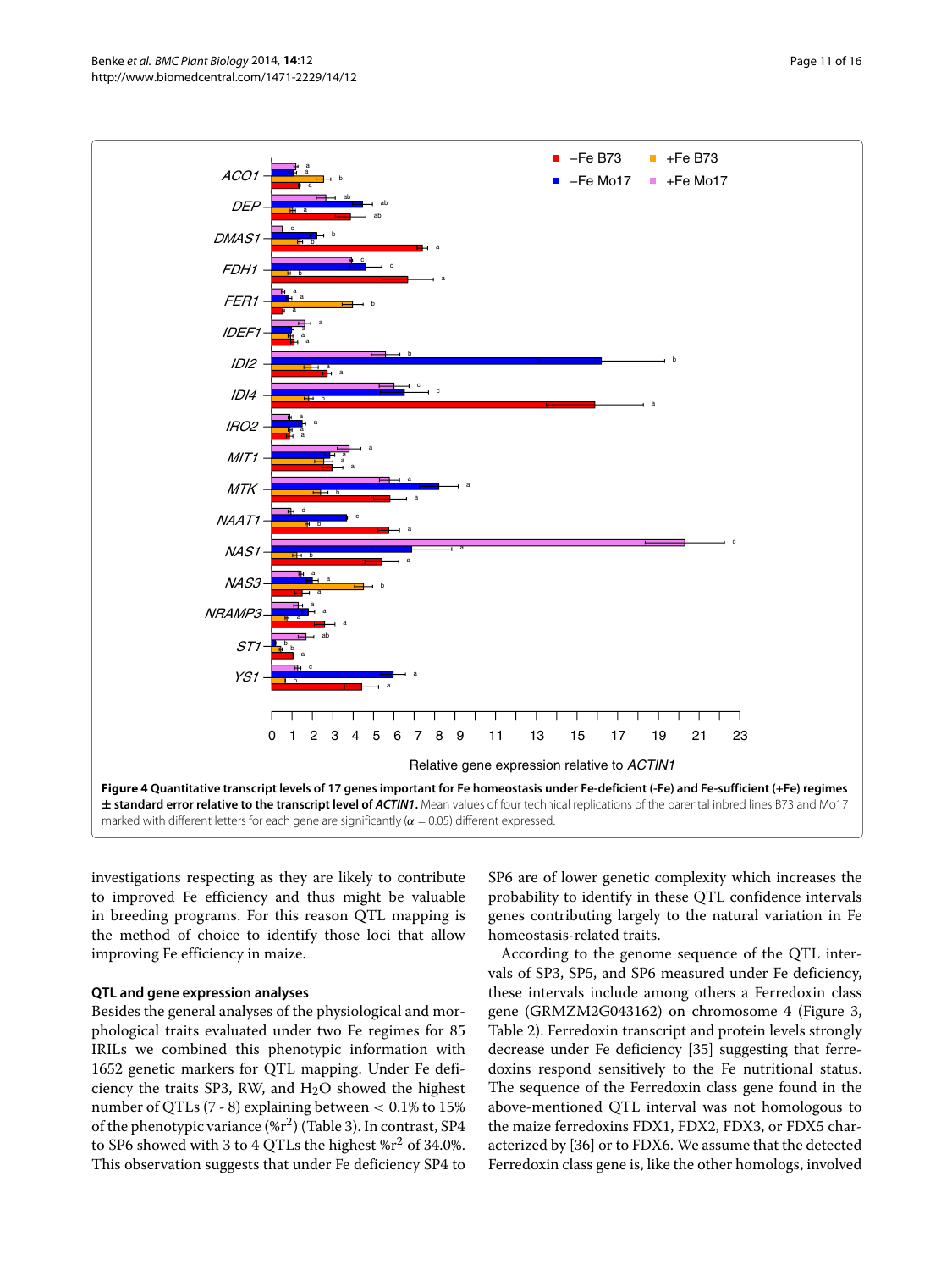in the capture and distribution of reducing equivalents derived from photosynthetic electron transport chain in chloroplasts. However, more than the other homologs, this Ferredoxin class gene may be a candidate gene conferring differential chlorosis tolerance among maize lines. Targeted biochemical and metabolite analyses will be necessary to validate whether Ferredoxin class gene functions are crucial for chlorosis tolerance.

Under adequate Fe supply, we observed in the QTL intervals of SP3 to SP6 another putative ferredoxin gene that was located on chromosome 1 (Figure [3,](#page-9-0) Table [3\)](#page-7-0). This ferredoxin gene is most likely an ortholog to *PETF* (GRMZM2G359127) in Chlamydomonas, which is upregulated under Fe sufficiency [\[37\]](#page-14-32). The precise function of this ferredoxin homolog in maize is still unclear. However, the corresponding maize protein sequence revealed a homology of 64% with the *PETF* gene of the cyanobacterium *Fischerella* (data not shown). As studies in algae have indicated that multiple ferredoxin isoforms allow for the allocation of reduction equivalents to specific metabolic pathways in the chloroplast, the putative maize ferredoxin PETF might be particularly relevant not only for electron transport in the presence or excess of Fe but also for intraspecific variation in this function.

Under Fe-deficient growth conditions, we detected in the QTL intervals for branching at the terminal 5 cm root (BTR), SP5, and SP6 the gene encoding the metal tolerance protein 8 (*MTP8*) (GRMZM2G116831) and in the QTL interval of NEC the *MTP4* (GRMZM2G118497) gene on chromosome 1 (Figure [3,](#page-9-0) Table [2\)](#page-5-0). Schaaf et al., 2004 [\[19\]](#page-14-14) showed that the maize phytosiderophoretransporter YS1 is able to transport besides Fe also other phytosiderophore-chelated metals across the membrane, which may contribute to the typical accumulation of metals in Fe-deficient maize plants [\[38](#page-14-33)[,39\]](#page-14-34). Hanikenne et al., 2005 [\[40\]](#page-14-35) and Talke et al., 2006 [\[41\]](#page-14-36) showed that MTPs are necessary for the detoxification of excess metals by sequestering them from the cytoplasm to the vacuole. The detection of the MTPs in the QTL confidence intervals supported the notion that maize has to cope not only with Fe deficiency but also with excess accumulation of metals to prevent the cytoplasm from metal toxicity. In this regard, the results of our study suggested that these two MTPs apparently contribute to the genetic variability of Fe deficiency-induced chlorosis in maize leaves. Furthermore, the trait increasing alleles of QTL intervals including *MTP8* and *MTP4* were provided by B73 as well as Mo17, respectively. Therefore, the combination of trait increasing alleles from both parental inbreds at different loci may cause the transgressive segregation in progenies which can be used to breed maize inbreds with a higher tolerance against excess metal accumulation during Fe starvation (Figure [1;](#page-3-0) Fe-deficient).

The QTL confidence intervals of SP4, SP5, and SP6 monitored in Fe-sufficient plants included the nicotianamine synthase 3 (*NAS3*) (GRMZM2G478568) gene on chromosome 1 (Figure [3,](#page-9-0) Table [3\)](#page-7-0). This observation is in accordance with results of [\[42\]](#page-14-37) who showed that the NAS3 protein was exclusively present under Fe-sufficient growth conditions. The corresponding protein is important for NA-mediated Fe chelation under adequate or even excess Fe provision to prevent the formation of reactive oxygen species via the Fenton reaction and thus to maintain Fe homeostasis in the cytosol [\[21,](#page-14-16)[43\]](#page-14-38). The gene expression analyses for *NAS3* showed a significant ( $\alpha$  = 0.05) three times higher transcript level for B73 compared to Mo17 at adequate Fe growth conditions (Figure [4\)](#page-10-0). Furthermore, the transcript level of *NAS3* in Mo17 did not vary significantly between adequate and deficient Fe supply. This, in turn, is in accordance with the observation that the trait-increasing allele in the QTL was provided by B73.

It was proposed by [\[11\]](#page-14-6) that expression patterns of Fe homeostasis-related genes in grasses are regulated according to the Fe status and by sensing mechanisms mediated by the transcription factors IDEF1 and IDEF2. Furthermore, these authors showed that the expression pattern of *OsNAS3*, which is the ortholog of *ZmNAS3* [\[42\]](#page-14-37), was downregulated during Fe limitation. Taken together, these observations suggest that the transcriptional regulation of the Mo17 allele of *NAS3* might carry a disadvantageous mutation, e.g. in the upstream regulators or *cis*-acting elements of *NAS3*.

In the QTL interval for the trait NEC under Fe-deficient conditions (chromosome 1) we detected the *DMAS1* (GRMZM2G060952) gene, which is essential for the last step of the phytosiderophore biosynthesis in maize [\[15\]](#page-14-10). Since the capacity for the synthesis and release of phytosiderophore in graminaceous plants is strongly determining chlorosis tolerance under Fe-limiting conditions [\[44\]](#page-14-39), DMAS1 is likely to play a key role for efficient Fe acquisition irrespective of which Fe source is provided [\[45\]](#page-14-40).

With regard to the DMAS1 gene expression, Mo17 showed under Fe deficiency a three times lower transcript level compared to B73 (Figure [4\)](#page-10-0). Bashir et al., 2006 [\[15\]](#page-14-10) showed that the *DMAS* genes of rice, barley, wheat, and maize were upregulated during Fe deficiency in roots allowing to enhance the production and secretion of PS. This indicates that Mo17 might have a disadvantageous allele in the promoter region of *DMAS1*. However, further genes which might be regulated by IDEF1 and IRO2 (*cf*. [\[46\]](#page-14-41)) showed differences in expression levels between B73 and Mo17 under both Fe regimes, namely *NAS1* and the methionine cycle related genes *FDH1, IDI2, IDI4,* and *MTK* (Figure [4\)](#page-10-0). Besides a weaker induction by an upstream regulator, this may also be due to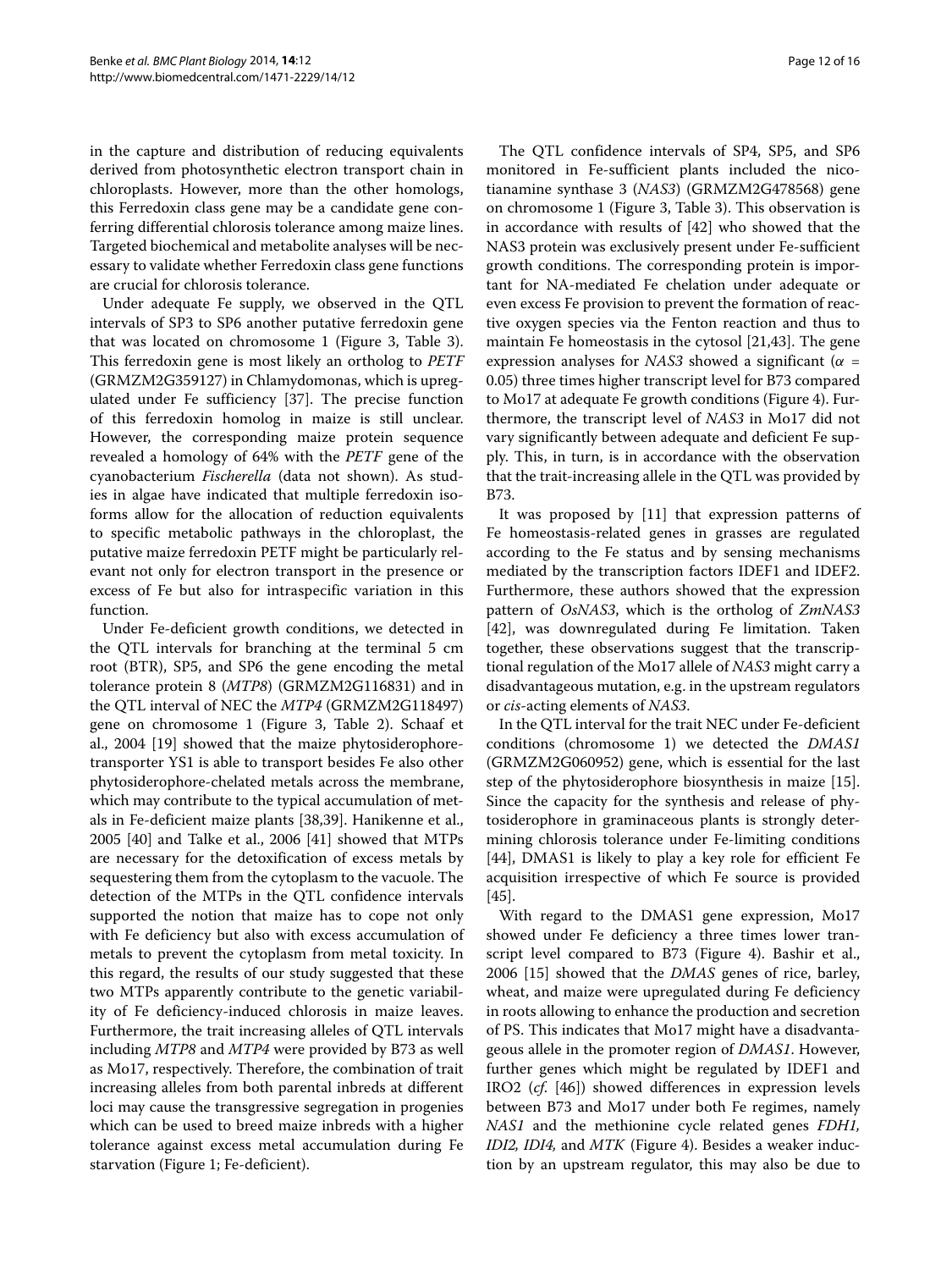a disequilibirium in Fe sensing leading to a more Feinefficient phenotype in Mo17.

The gene coding for the transcription factor *IDEF1* was not located in any QTL interval of our study and was not differentially expressed between B73 and Mo17 at either Fe regime (Figure [4\)](#page-10-0). On the one hand, this might be explained by the fact that the resolution power for QTL mapping was too weak for the detection of a QTL including *IDEF1* in the confidence interval. However, the present results might also be explained by the presence of another upstream regulator in the *IDEF1*-dependent or an independent regulatory pathway. This unknown gene could be polymorphic between B73 and Mo17 and could be hidden within the confidence intervals of the corresponding QTL detected in our study in which no other obvious candidate gene was found. The detection of regulatory transcription factors essential for chlorosis-free growth under different Fe regimes would certainly benefit from additional analyses of quantitative trait loci with expression (eQTL) and protein (pQTL) data of genes modulating Fe homeostasis.

## **Conclusions**

With regard to Fe homeostasis, Mo17 contributed some advantageous alleles which caused in combination with the more advantageous genetic background of B73 a transgressive segregation in some IRILs. The morphological and physiological traits determined here indicated a moderate to high dependency on natural genetic variation suggesting a powerful basis for QTL mapping approaches. Based on our QTL mapping results, we were able to identify new putative candidate genes like Ferredoxin 1, putative ferredoxin *PETF*, *MTP4* and *MTP8* which have so far not been considered as relevant for efficient Fe homeostasis under both, low or high Fe concentrations. Furthermore, we characterized candidate gene expression and provided an insight into putative *trans*-acting regulation on candidate genes especially for *DMAS1, NAS3, NAS1, FDH1, IDI2, IDI4*, and *MTK*.

### **Methods**

### **Plant material**

The intermated recombinant inbred lines (IRILs) of the IBM population was used, which was derived from a cross of the maize parental inbreds B73 and Mo17 [\[47\]](#page-14-42). Due to the unavailability of seeds for the IRILs MO040, MO043, MO048, MO057, MO062, MO063, MO076, MO079, and MO344, a total of 85 IRILs were evaluated in our study.

## **Culture conditions and evaluated traits**

Maize seeds were sterilized in a 3% NaClO solution for 3 minutes and then treated with 60°C hot water for 5 minutes. Afterwards, seeds were placed between two filter paper sheets moistened with saturated CaSO<sub>4</sub> solution for germination in the dark at room temperature. After 6 days, the germinated seeds were transplanted to a continuously aerated nutrient solution with nutrient concentrations as described by [\[48\]](#page-14-43). The plants were supplied with  $100 \mu$ M Fe(III)-EDTA for 7 days. From day 14 to 28, plants were supplied with 10 (Fe-deficient) or 300 (Fe-sufficient)  $\mu$ M Fe(III)-EDTA. The nutrient solution was exchanged every third day. Plants were cultivated from day 7 to day 28 in a growth chamber at a relative humidity of 60%, a light intensity of 170  $\mu$ mol m<sup>-2</sup> s<sup>-1</sup> in the leaf canopy, and a day-night temperature regime of 16 h/24°C and 8 h/22°C, respectively.

Four plants of each genotype were grown in one 5 L pot. All pots were arranged in a split-plot design in the growth chamber, where the two parental genotypes were included as checks. The entire experiment was replicated  $b = 3$  times.

The relative chlorophyll content of leaf 3, 4, 5, and 6 (SP3, SP4, SP5, and SP6) was measured with a SPAD meter (Minolta SPAD 502) at day 25 for each individual plant. Furthermore, stress symptoms like branching at the terminal 5 cm of the root (BTR) and leaf necrosis (NEC) were recorded as a visual score on a scale from 1 (high trait expression) to 9 (low trait expression). Furthermore, the lateral root formation (LAT) was recorded on a scale from 1 (low trait expression) to 9 (high trait expression) at day 26. Additionally, the root length (RL), root weight (RW), and shoot length (SL) were measured for all plants in one pot as one sample and root samples were frozen immediately in liquid nitrogen at harvest on day 28. After drying the shoot material at 70°C, shoot dry weight (SDW), water content  $(H<sub>2</sub>O)$ , and the ratio between shoot dry weight and shoot length (SDW/SL) was calculated.

A total of 21 IRILs were selected such that they represented the largest possible variation of trait values for SP5. For each of these IRILs, shoot samples of four plants were pooled so that each IRIL was represented by one sample for each of the three replicates. Afterwards, the samples were ground and Fe concentrations were measured using inductively coupled plasma optical emission spectrometry (iCAP 6000 SERIES, Thermo Fisher) according to [\[49\]](#page-15-0).

#### **Quantitative RT-PCR analysis**

Total RNA was extracted from roots of two replications of the parental inbreds B73 and Mo17 that were collected from both Fe regimes using RNeasy Plant Mini Kit (QIAGEN, Germany). Total RNA was treated with DNase (Ambion DNA-*free*, Invitrogen). Afterwards, cDNA synthesis was performed (SuperScript VILO, Invitrogen) and primers for candidate genes (Additional file [1:](#page-13-3) Table S1, Additional file [2:](#page-13-4) Table S2) were used for quantitative RT-PCR according to the manufacturer's instructions (DyNAmo ColorFlash SYBR Green qPCR Kit) using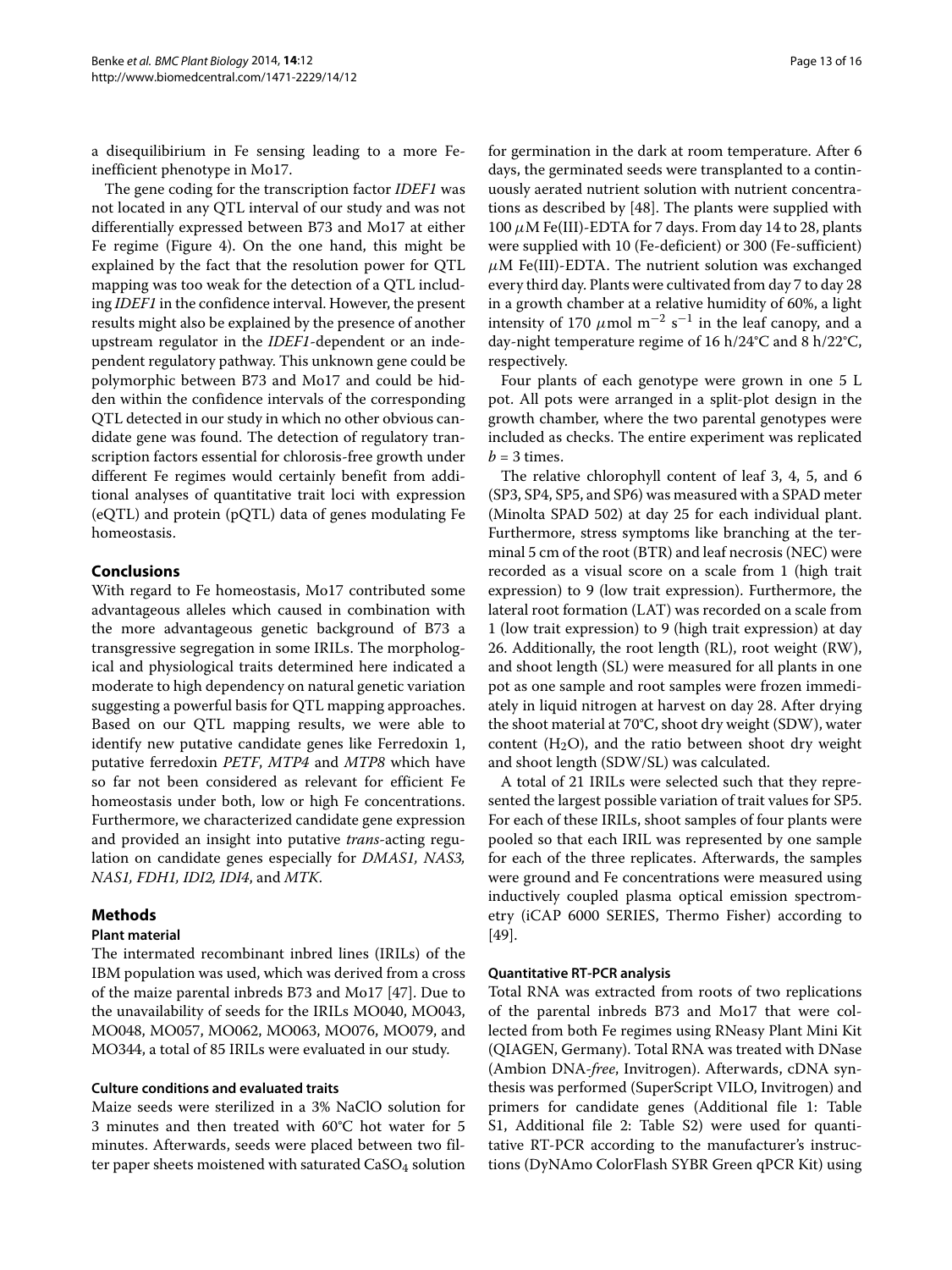*ACTIN1* (NM\_001155179.1) to normalize relative transcript abundances of candidate genes (Table [2\)](#page-5-0).

#### **Statistical analyses**

The data of each Fe treatment were analyzed using the following mixed model:

 $y_{ik} = \mu + g_i + r_k + e_{ik}$ ,

where  $y_{ik}$  is the mean of four plants of the *i*th genotype in one pot of the  $k$ th replication,  $\mu$  the general mean,  $g_i$  the effect of the *i*th genotype,  $r_k$  the effect of the *k*th replication, and *eik* the residual error.

To estimate adjusted entry means (AEM) for all genotypes, *gi* and *rk* were considered as fixed. Furthermore, *gi* was considered as random to estimate the genotypic variance  $(\sigma_g^2)$  and the error variance  $(\sigma_e^2)$ . All mixed model calculations were performed with ASReml [\[50\]](#page-15-1).

The broad sense heritability  $H^2$  for each Fe regime was calculated as:

$$
H^2 = \frac{\sigma_g^2}{\sigma_g^2 + \frac{\sigma_e^2}{b}}.
$$

The AEM of all genotypes for all traits and Fe regimes were tested with a Kolmogorov-Smirnov test [\[51\]](#page-15-2) for their normal distribution. Partial correlation coefficients were assessed between all pairs of traits [\[52\]](#page-15-3). Network analyses of the partial correlations were prepared according to [\[53\]](#page-15-4).

#### **Genetic map**

The publicly available genotypic data [\(http://www.](http://www.maizegdb.org/map.php) [maizegdb.org/map.php\)](http://www.maizegdb.org/map.php) for the IRILs were used in our study. The genetic map positions of these markers on the IBM2 map are available [\(http://www.maizegdb.org/map.](http://www.maizegdb.org/map.php) [php\)](http://www.maizegdb.org/map.php) and were the basis of our analyses. 336 markers were excluded that showed a highly significant (P *<* 0.001) distorted segregation (*cf*. [\[54\]](#page-15-5)). The remaining 1652 markers were used for the QTL analyses. Missing genotypic information in our marker set was imputed as described by [\[55\]](#page-15-6).

#### **QTL analyses**

Due to the high number of available markers, cofactors could not be selected using standard stepwise regression. Therefore, the following procedure was applied for each trait. One random marker was selected from each bin. Multiple stepwise regression was used to select cofactors from this set of markers based on the Bayesian information criterion (BIC) [\[56\]](#page-15-7). This procedure was repeated 1000 times. The average number of selected cofactors across the 1000 times repetition was used as estimator of the number of bins to study in more detail. Out of these bins 100 markers were chosen randomly and the final set of cofactors based on BIC was selected.

For the QTL mapping adjusted entry means of the 3 experimental replications for each trait, Fe regime, and each of 85 IRILs were used. The QTL analysis was carried out using the multiple QTL mapping (MQM) procedure [\[57\]](#page-15-8) implemented in the R package 'qtl' version 1.21-2 [\[58\]](#page-15-9). The QTL detection was performed with a 2 cM (centi Morgan) step size (*cf*. [\[59\]](#page-15-10)).

A total of 1000 permutation runs were performed for each trait and Fe regime to determine the  $\alpha = 0.05$ experiment-wise type I error for a QTL [\[60\]](#page-15-11). The 95% Bayesian confidence interval was calculated for each QTL location [\[61\]](#page-15-12). The confidence interval was expanded to the nearest flanking markers and their physical map localization was derived from B73 RefGen\_v2\_sequence to be able to extract all putative genes from a defined interval.

If not stated differently, all analyses were performed using the statistical software R [\[62\]](#page-15-13).

#### **Additional files**

<span id="page-13-3"></span>**[Additional file 1:](http://www.biomedcentral.com/content/supplementary/1471-2229-14-12-S1.csv) Table S1 Genes involved in Fe homeostasis, which were projected on the IBM2 genetic map of maize (Figure [4\)](#page-10-0) and for quantitative RT-PCR analysis in root tissue.**

<span id="page-13-4"></span>**[Additional file 2:](http://www.biomedcentral.com/content/supplementary/1471-2229-14-12-S2.csv) Table S2 Primer list (forward: F, reverse: R) for qRT-PCR.**

#### **Competing interests**

The authors declare that they have no competing interests.

#### **Authors' contributions**

AB, CU, and JM carried out the hydroponic growth of maize genotypes, tissue collection, and phenotype evaluation. AB and JM performed the quantitative real time PCRs. RS collected the iron concentration data. AB analyzed the data. AB, BS, and NvW drafted the manuscript. All authors read and approved the manuscript.

#### **Acknowledgements**

We would like to thank the Maize Genetics Cooperation Stock Center (MGCSC) for providing seeds of the IBM population. We also thank Nicole Kliche-Kamphaus, Andrea Lossow, Nele Kaul, Isabel Scheibert, and Susanne Reiner for the excellent technical support. This work was supported by research grants from the Deutsche Forschungsgemeinschaft (STI596/4-1 and WI1728/16-1) and the Max Planck Society.

#### **Author details**

<sup>1</sup> Max Planck Institute for Plant Breeding Research, Carl-von-Linné Weg 10, 50829 Köln, Germany. <sup>2</sup> Leibniz Institute of Plant Genetics and Crop Plant Research, Corrensstraße 3, 06466 Gatersleben, Germany.

#### Received: 7 June 2013 Accepted: 30 December 2013 Published: 9 January 2014

#### **References**

- <span id="page-13-0"></span>1. Marschner H: Mineral Nutrition of Higher Plants (Second Edition). UK: Elsevier; 1995.
- <span id="page-13-1"></span>2. Hergert GW, Nordquist PT, Petersen JL, Skates BA: **Fertilizer and crop management practices for improving maize yields on high pH soils.** J Plant Nutr 1996, **19:**1223–1233.
- <span id="page-13-2"></span>3. Nordquist PT, Hergert GW, Skates BA, Petersen JL: **Genetic improvement of corn for tolerance to high pH soils.** J Plant Nutr 1996, **19:**1309–1317.
- 4. Hansen NC, Hopkins BG, Ellsworth JW, Jolley VD: **Iron nutrition in field crops.** In Iron Nutrition in Plants and Rhizospheric Microorganisms. Edited by Barton LL, Abadia J. Netherlands: Springer; 2006:23–59.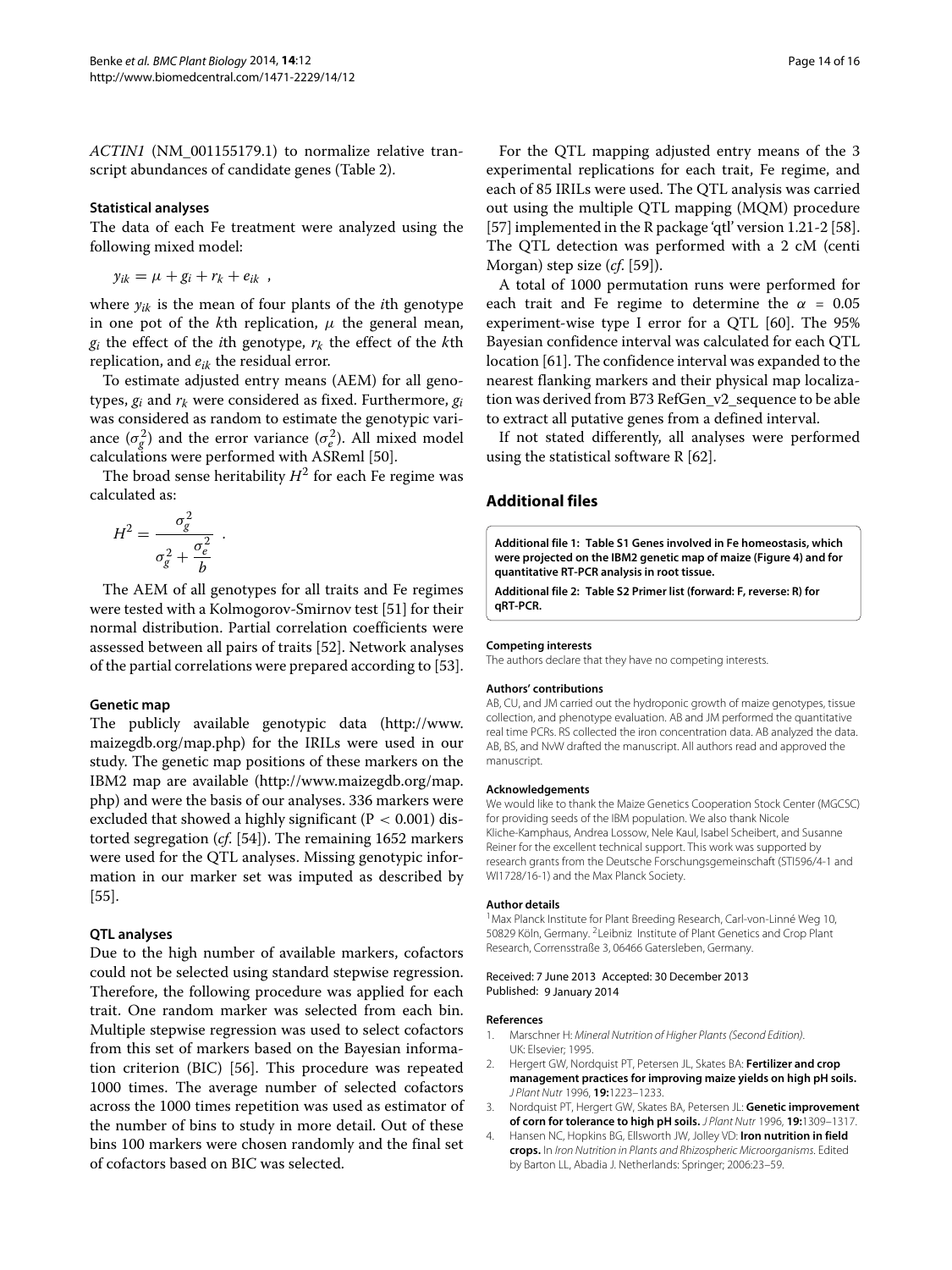- <span id="page-14-0"></span>5. Bashir K, Ishimaru Y, Nishizawa NK: **Iron uptake and loading into rice grains.** Rice 2010, **3:**122–130.
- <span id="page-14-1"></span>6. Godsey CB, Schmidt JP, Schlegel AJ, Taylor RK, Thompson CR, Gehl RJ: **Correcting iron deficiency in corn with seed row-applied iron sulfate.** Agron J 2003, **95:**160–166.
- <span id="page-14-2"></span>7. Kobayashi T, Nishizawa NK: **Iron uptake, translocation, and regulation in higher plants.** Annu Rev Plant Biol 2012, **63:**131–152.
- <span id="page-14-3"></span>8. Römheld V, Marschner H: **Mobilization of iron in the rhizosphere of different plant species.** In Advances in Plant Nutrition. Edited by Tinker B, Läuchli A. New York: Praeger Scientific; 1986:155–204.
- <span id="page-14-4"></span>9. Römheld V, Marschner H: **Genotypical differences among graminaceous species in release of phytosiderophores and uptake of iron phytosiderophores.** Plant Soil 1990, **123:**147–153.
- <span id="page-14-5"></span>10. Bernards ML, Von Jolley D, Stevens WB, Hergert GW: **Phytosiderophore release from nodal, primary, and complete root systems in maize.** Plant Soil 2002, **241:**105–113.
- <span id="page-14-6"></span>11. Kobayashi T, Itai RN, Aung MS, Senoura T, Nakanishi H, Nishizawa NK: **The rice transcription factor IDEF1 directly binds to iron and other divalent metals for sensing cellular iron status.** Plant J 2012, **69:**81–91.
- <span id="page-14-7"></span>12. Higuchi K, Nakanishi H, Suzuki K, Nishizawa NK, Mori S: **Presence of nicotianamine synthase isozymes and their homologues in the root of graminaceous plants.** Soil Sci Plant Nutr 1999, **45:**681–691.
- <span id="page-14-8"></span>13. Nagasaka S, Takahashi M, Nakanishi-Itai R, Bashir K, Nakanishi H, Mori S, Nishizawa N: **Time course analysis of gene expression over 24 hours in Fe-deficient barley roots.** Plant Mol Biol 2009, **69:**621–631.
- <span id="page-14-9"></span>14. Inoue H, Takahashi M, Kobayashi T, Suzuki M, Nakanishi H, Mori S, Nishizawa NK: **Identification and localisation of the rice nicotianamine aminotransferase gene OsNAAT1 expression suggests the site of phytosiderophore synthesis in rice.** Plant Mol Biol 2008, **66:**193–203.
- <span id="page-14-10"></span>15. Bashir K, Inoue H, Nagasaka S, Takahashi M, Nakanishi H, Mori S, Nishizawa NK: **Cloning and characterization of deoxymugineic acid synthase genes from graminaceous plants.** J Biol Chem 2006, **281:**32395–32402.
- <span id="page-14-11"></span>16. Nozoye T, Nagasaka S, Kobayashi T, Takahashi M, Sato Y, Sato Y, Uozumi N, Nakanishi H, Nishizawa NK: **Phytosiderophore efflux transporters are crucial for iron acquisition in graminaceous plants.** J Biol Chem 2011, **286:**5446–5454.
- <span id="page-14-12"></span>17. Giehl RF, Meda AR, von Wirén N: **Moving up, down, and everywhere: signaling of micronutrients in plants.** Curr Opin Plant Biol 2009, **12:**320–327.
- <span id="page-14-13"></span>18. Curie C, Panaviene Z, Loulergue C, Dellaporta SL, Briat JF, Walker EL: **Maize** *yellow stripe1* **encodes a membrane protein directly involved in FeIII uptake.** Nature 2001, **409:**346–349.
- <span id="page-14-14"></span>19. Schaaf G, Ludewig U, Erenoglu BE, Mori S, Kitahara T, von Wirén N: *Zm***YS1 functions as a proton-coupled symporter for phytosiderophoreand nicotianamine-chelated metals.** J Biol Chem 2004, **279:**9091–9096.
- <span id="page-14-15"></span>20. Astolfi S, Zuchi S, Hubberten HM, Pinton R, Hoefgen R: **Supply of sulphur to S-deficient young barley seedlings restores their capability to cope with iron shortage.** J Exp Bot 2010, **61:**799–806.
- <span id="page-14-16"></span>21. von Wirén, N, Klair S, Bansal S, Briat JF, Khodr H, Shioiri T, Leigh RA, Hider RC: **Nicotianamine chelates both Fe(III) and Fe(II) implications for metal transport in plants.** Plant Physiol 1999, **119:**1107–1114.
- <span id="page-14-17"></span>22. Kim SA, Punshon T, Lanzirotti A, Li A, Alonso JM, Ecker JR, Kaplan J, Guerinot ML: **Localization of iron in Arabidopsis seed requires the vacuolar membrane transporter VIT1.** Science 2006, **314:**1295–1298.
- <span id="page-14-18"></span>23. Lanquar V, Leliévre F, Bolte S, Hamés C, Alcon C, Neumann D, Vansuyt G, Curie C, Schröder A, Krämer U, Barbier-Brygoo H, Thomine S: **Mobilization of vacuolar iron by AtNRAMP3 and AtNRAMP4 is essential for seed germination on low iron.** EMBO Journal 2005, **24:**4041–4051.
- <span id="page-14-19"></span>24. Kobayashi Y, Koyama H: **QTL analysis of Al tolerance in recombinant inbred lines of Arabidopsis thaliana.** Plant Cell Physiol 2002, **43:**1526–1533.
- <span id="page-14-20"></span>25. Salt DE, Baxter I, Lahner B: **Ionomics and the study of the plant ionome.** Annu Rev Plant Biol 2008, **59:**709–733.
- <span id="page-14-21"></span>26. Mitchell-Olds T, Pedersen D: **The molecular basis of quantitative genetic variation in central and secondary metabolism in Arabidopsis.** Genetics 1998, **149:**739–747.
- <span id="page-14-22"></span>27. Zhang N, Gibon Y, Gur A, Chen C, Lepak N, Höhne M, Zhang Z, Kroon D, Tschoep H, Stitt M, Buckler E: **Fine quantitative trait loci mapping of carbon and nitrogen metabolism enzyme activities and seedling**

**biomass in the maize IBM mapping population.** Plant Physiol 2010, **154**(4):1753–1765.

- <span id="page-14-23"></span>28. Thoiron S, Pascal N, Briat JF: **Impact of iron deficiency and iron re-supply during the early stages of vegetative development in maize (***Zea mays* **L.).** Plant Cell Environ 1997, **20:**1051–1060.
- <span id="page-14-24"></span>29. Lung'aho MG, Mwaniki AM, Szalma SJ, Hart JJ, Rutzke MA, Kochian LV, Glahn RP, Hoekenga OA: **Genetic and physiological analysis of iron biofortification in Maize Kernels.** PLoS ONE 2011, **6:**e20429.
- <span id="page-14-25"></span>30. Xue D, Chen M, Zhang G: **Mapping of QTLs associated with cadmium tolerance and accumulation during seedling stage in rice (Oryza sativa L.).** Euphytica 2009, **165:**587–596.
- <span id="page-14-26"></span>31. Römheld V: **The chlorosis paradox: Fe inactivation as a secondary event in chlorotic leaves of grapevine.** J Plant Nutr 2000, **23:**1629–1643.
- <span id="page-14-27"></span>32. Duy D, Stübe R, Wanner G, Philippar K: **The chloroplast permease PIC1 regulates plant growth and development by directing homeostasis and transport of iron.** Plant Physiol 2011, **155:**1709–1722.
- <span id="page-14-28"></span>33. Briat JF, Lobréaux S, Grignon N, Vansuyt G: **Regulation of plant ferritin synthesis: How and why.** Cell Mol Life Sci 1999, **56:**155–166.
- <span id="page-14-29"></span>34. Zhang C, Römheld V, Marschner H: **Retranslocation of iron from primary leaves of bean plants grown under iron deficiency.** J Plant Physiol 1995, **146:**268–272.
- <span id="page-14-30"></span>35. Tognetti VB, Zurbriggen MD, Morandi EN, Fillat MF, Valle EM, Hajirezaei MR, Carrillo N: **Enhanced plant tolerance to iron starvation by functional substitution of chloroplast ferredoxin with a bacterial flavodoxin.** Proc Natl Acad Sci USA 2007, **104:**11495–11500.
- <span id="page-14-31"></span>36. Hase T, Kimata Y, Yonekura K, Matsumura T, Sakakibara H: **Molecular cloning and differential expression of the maize ferredoxin gene family.** Plant Physiol 1991, **96:**77–83.
- <span id="page-14-32"></span>37. Terauchi AM, Lu SF, Zaffagnini M, Tappa S, Hirasawa M, Tripathy JN, Knaff DB, Farmer PJ, Lemaire SD, Hase T, Merchant SS: **Pattern of expression and substrate specificity of chloroplast ferredoxins from Chlamydomonas reinhardtii.** J Biol Chem 2009, **284:**25867–25878.
- <span id="page-14-33"></span>38. von Wirén N, Mori S, Marschner H, Römheld V: **Iron inefficiency in maize mutant ys1 (Zea mays L. cv Yellow Stripe) is caused by a defect in uptake of iron phytosiderophores.** Plant Physiol 1994, **106:**71–77.
- <span id="page-14-34"></span>39. Meda AR, Scheuermann EB, Prechsl UE, Erenoglu B, Schaaf G, Hayen H, Weber G, von Wirén N: **Iron acquisition by phytosiderophores contributes to cadmium tolerance.** Plant Physiol 2007, **143:**1761–1773.
- <span id="page-14-35"></span>40. Hanikenne M, Krämer U, Demoulin V, Baurain D: **A comparative inventory of metal transporters in the green alga Chlamydomonas reinhardtii and the red alga Cyanidioschizon merolae.** Plant Physiol 2005, **137:**428–446.
- <span id="page-14-36"></span>41. Talke IN, Hanikenne M, Krämer U: **Zinc-dependent global transcriptional control, transcriptional deregulation, and higher gene copy number for genes in metal homeostasis of the hyperaccumulator Arabidopsis halleri.** Plant Physiol 2006, **142:**148–167.
- <span id="page-14-37"></span>42. Mizuno D, Higuchi K, Sakamoto T, Nakanishi H, Mori S, Nishizawa NK: **Three nicotianamine synthase genes isolated from maize are differentially regulated by iron nutritional status.** Plant Physiol 2003, **132:**1989–1997.
- <span id="page-14-38"></span>43. Ling HQ, Koch G, Bäumlein H, Ganal MW: **Map-based cloning of chloronerva, a gene involved in iron uptake of higher plants encoding nicotianamine synthase.** Proc Natl Acad Sci USA 1999, **96:**7098–7103.
- <span id="page-14-39"></span>44. Marschner H, Römheld V, Cakmak I: **Root-induced changes of nutrient availability in the rhizosphere.** Plant Nutr 1987, **10:**1175–1184.
- <span id="page-14-40"></span>45. Yehuda Z, Shenker M, Römheld V, Marschner H, Hadar Y, Chen Y: **The role of ligand exchange in the uptake of iron from microbial siderophores by gramineous plants.** Plant Physiol 1996, **112:**1273–1280.
- <span id="page-14-41"></span>46. Kobayashi T, Itai RN, Ogo Y, Kakei Y, Nakanishi H, Takahashi M, Nishizawa NK: **The rice transcription factor IDEF1 is essential for the early response to iron deficiency, and induces vegetative expression of late embryogenesis abundant genes.** Plant J 2009, **60:**948–961.
- <span id="page-14-42"></span>47. Lee M, Sharopova N, Beavis WD, Grant D, Katt M, Blair D, Hallauer A: **Expanding the genetic map of maize with the intermated B73 × Mo17 (IBM) population.** Plant Mol Biol 2002, **48:**453–461.
- <span id="page-14-43"></span>48. von Wirén N, Marschner H, Römheld V: **Roots of iron-efficient maize also absorb phytosiderophore-chelated zinc.** Plant Physiol 1996, **111:**1119–1125.